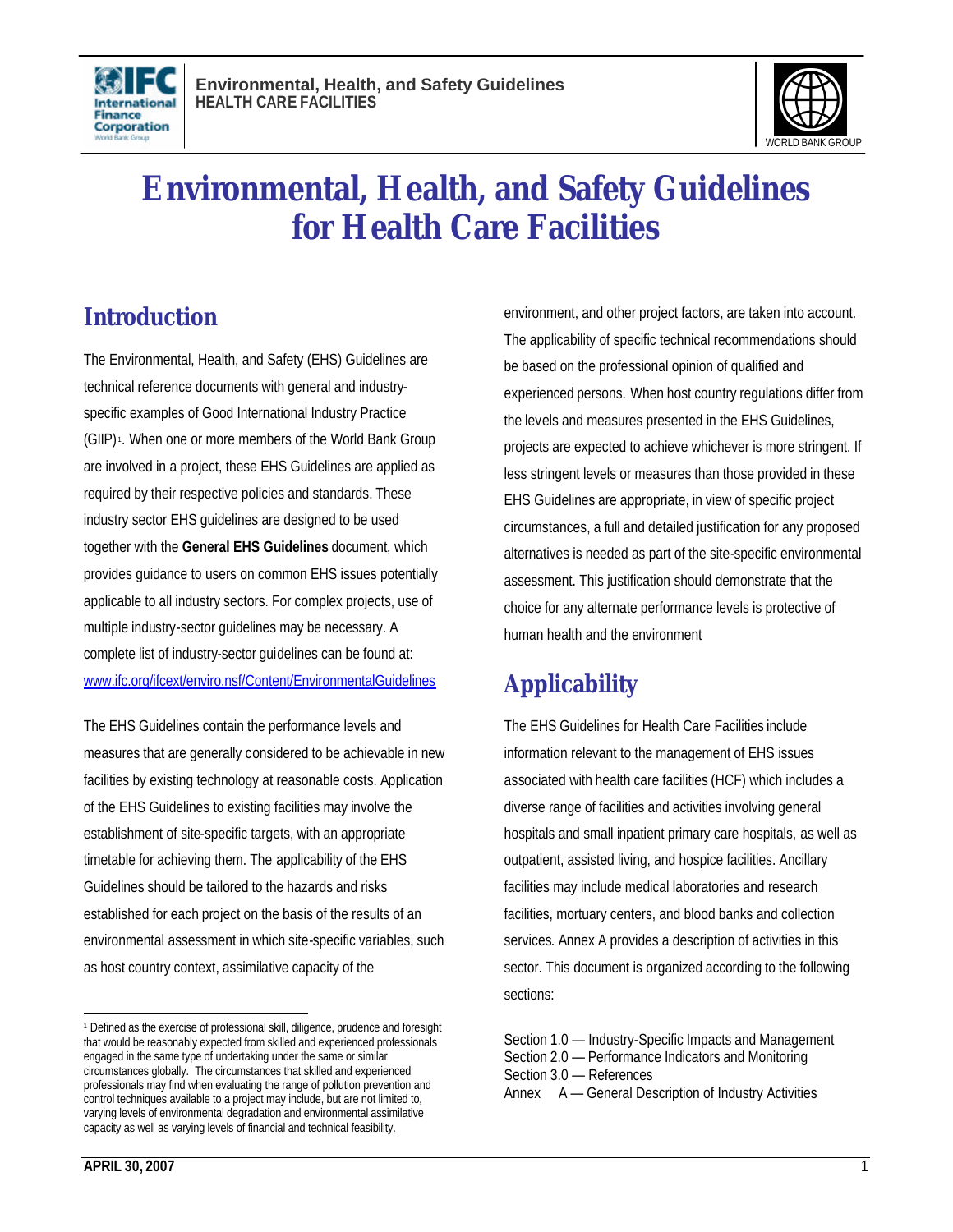



## **1.0 Industry-Specific Impacts and Management <sup>2</sup>**

The following section provides a summary of EHS issues associated with health care facilities (HCF) which occur during the operations phase, along with recommendations for their management. Recommendations for the management of EHS impacts common to most large industrial facilities during the construction and decommissioning phases are provided in the **General EHS Guidelines**.

#### *HCF Design Considerations*

The design and functional layout of an HCF should ensure the following: separation of clean / sterilized and dirty / contaminated materials and people flows; development and inclusion of adequate disinfection / sterilization procedures and facilities; adequate space for the storage of recyclable materials (e.g. cardboard and plastic) for pickup; selection of heating, ventilation, and air conditioning (HVAC) systems that provide isolation and protection from airborne infections; design of water systems to provide adequate supplies of *potable* water to reduce risks of exposure to *Legionella* and other waterborne pathogens; provision of hazardous material and waste storage and handling areas; treatment and exhaust systems for hazardous and infectious agents; and selection of easily cleaned building materials that do not support microbiological growth, are slip-resistant, nontoxic, and nonallergenic, and do not include volatile organic compound (VOC)-emitting paints and sealants.

Internationally recognized guidelines for design and construction of hospitals and HCFs include the American Institute of Architects (AIA) and the Facility Guidelines Institute (FGI), the

American Society for Healthcare Engineering (ASHE) of the American Hospital Association (AHA), and the Green Guide for Health Care (www.gghc.org). These guidelines should be used to verify the adequacy of planning for new HCFs or renovation of existing facilities.

## **1.1 Environmental**

Environmental issues associated with HCF include the following:

- Waste management
- Emissions to air
- Wastewater discharges

#### **Waste Management**

Waste from health care facilities (HCF) can be divided into two separate groups. The first consists of general waste, similar in composition to domestic waste, generated during administrative, housekeeping, and maintenance functions. The second group consists of specific categories of hazardous health care waste, as detailed in Table 1 below.

Health care facilities should establish, operate and maintain a **health care waste management system (HWMS)** adequate for the scale and type of activities and identified hazards. Facility operators should undertake regular assessment of waste generation quantities and categories to facilitate waste management planning, and investigate opportunities for waste minimization on a continuous basis. In addition to the guidance provided on solid and hazardous waste management in the **General EHS Guidelines**, the HWMS should include the following components:

<sup>2</sup> Information in these EHS Guidelines is drawn predominantly from the World Health Organization (WHO), Safe management of wastes from health-care activities, Pruss et al. (1999). This document is currently under review by the WHO, and updated practices will be incorporated into future versions of this these EHS Guidelines, as necessary.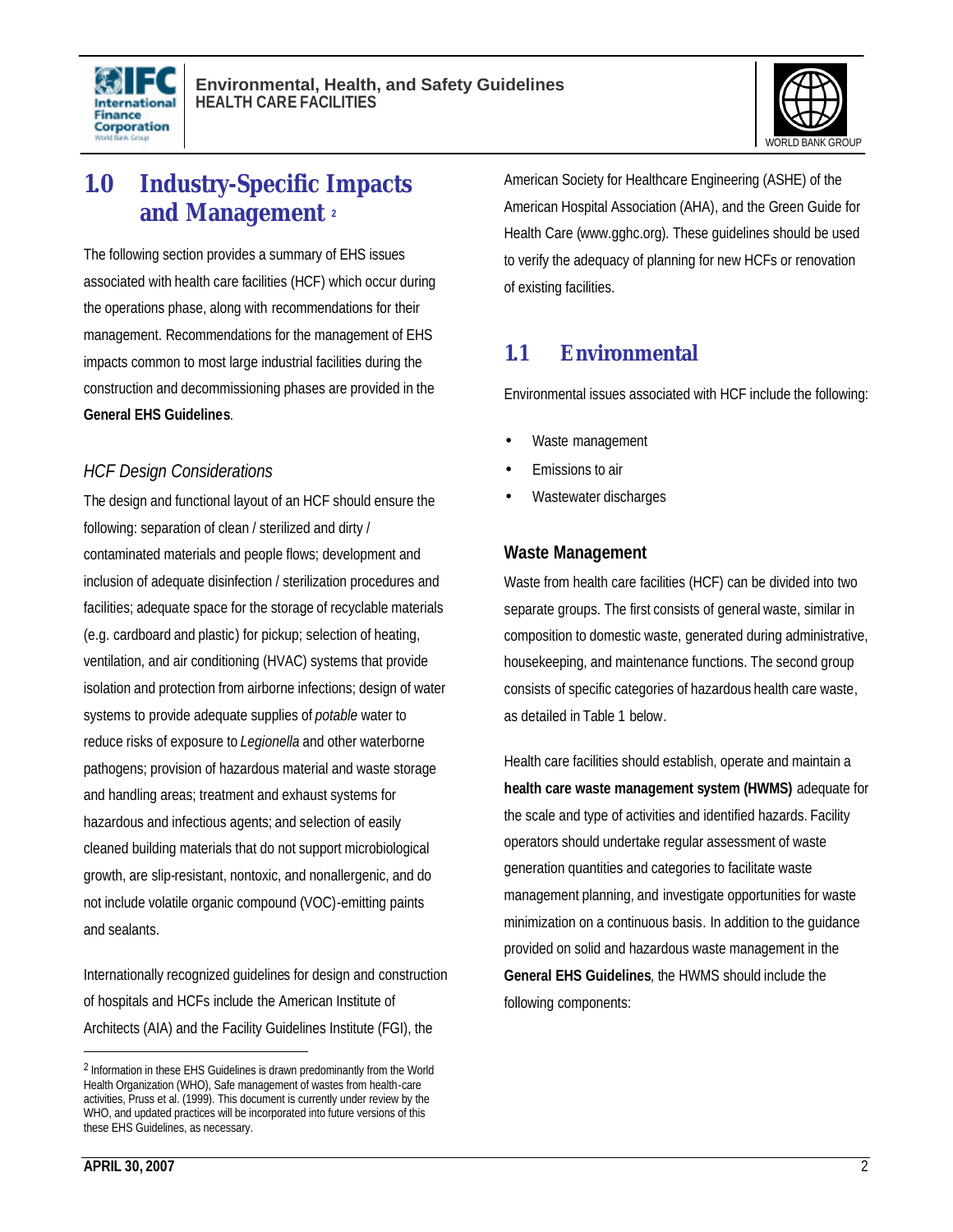



#### *Waste Minimization, Reuse, and Recycling*

Facilities should consider practices and procedures to minimize waste generation, *without sacrificing patient hygiene and safety considerations*, including:

- Source reduction measures:
	- o Consider options for product / material substitution to avoid products containing hazardous materials that require the product to be disposed as hazardous or special waste (e.g. mercury<sup>3</sup> or aerosol cans), and preferring products with less packaging or products that weigh less than comparable products that perform the same function
	- Use of physical rather than chemical cleaning practices (e.g. using microfiber mops and cloths), where such practices do not affect disinfection and meet relevant standards for hygiene and patient safety<sup>4</sup>
- Waste toxicity reduction measures<sup>5</sup>:
	- o Consider options for product / material substitution for equipment containing mercury or other hazardous chemicals; products that may become hazardous waste when disposed; products made of polyvinyl chloride (PVC<sup>6</sup>); halogenated compounds<sup>7</sup>; products

www.who.int/water\_sanitation\_health/medicalwaste/mercurypolpaper.pdf <sup>4</sup> For more information see Hospitals for a Healthy Environment, available at: that off-gas volatile organic compounds (VOCs), or products that contain persistent, bioaccumulative and toxic (PBT) compounds; products that contain substances which are carcinogenic, mutagenic or reproductive toxins (CMR)

- Use of efficient stock management practices and monitoring (e.g. for chemical and pharmaceutical stocks), including:
	- o Small / frequent orders for products that spoil quickly and strict monitoring of expiry dates
	- o Complete use of old product before new stock is used
- Maximization of safe equipment reuse practices, including:
	- o Reuse of equipment following sterilization and disinfection (e.g. sharps containers)

#### *Waste Segregation Strategies*

At the point of generation, waste should be identified and segregated. Non-hazardous waste, such as paper and cardboard, glass, aluminum and plastic, should be collected separately and recycled. Food waste should be segregated and composted. Infectious and / or hazardous wastes should be identified and segregated according to its category using a color-coded system, as detailed in Table 1 below. If different types of waste are mixed accidentally, waste should be treated as hazardous. <sup>8</sup> Other segregation considerations include the following:

- Avoid mixing general health care waste with hazardous health care waste to reduce disposal costs;
- Segregate waste containing mercury for special disposal. Management of mercury containing products and associated waste should be conducted as part of a plan

l

<sup>&</sup>lt;sup>3</sup> Use of mercury-based medical devices (e.g. thermometers and blood pressure devices) should be avoided and / or replaced, with preference given to digital and aneroid alternatives. Further information is available from WHO (2005), Mercury in Health Care, available at:

www.h2e-online.org/docs/h2emicrofibermops.pdf 5 For more information on material and product substitution options in

healthcare facilities, see Health Care Without Harm http://www.noharm.org/globalsoutheng/

<sup>&</sup>lt;sup>6</sup> Products made of PVC may include intravenous (IV) bags, blood bags and tubing, basins, hemodialysis equipment, patient identification bracelets, bedpans, inflatable splints, respiratory therapy products, stationary supplies, catheters, lab equipment, drip chambers, medical gloves, thermal blankets, internal feeding devices, and packaging. When burned at certain temperatures, PVC has the potential to release dioxins and furans, and other persistent organic pollutants (POPs).

 $7$  For example, minimize use of halogenated compounds through work practice modifications including use of citrus-based solvents rather than xylene

<sup>&</sup>lt;u>.</u> alternatives (without compromising the quality of the medical service provided); conduct initial cleaning with a used solvent, and use fresh solvents for final cleaning only; adopt calibrated solvent dispensers and unitized test kits; and reduce the variety of solvents used to minimize waste streams. <sup>8</sup> Staff should not attempt to correct errors of segregation by removing contents of a waste receptacle, or placing one receptacle inside another.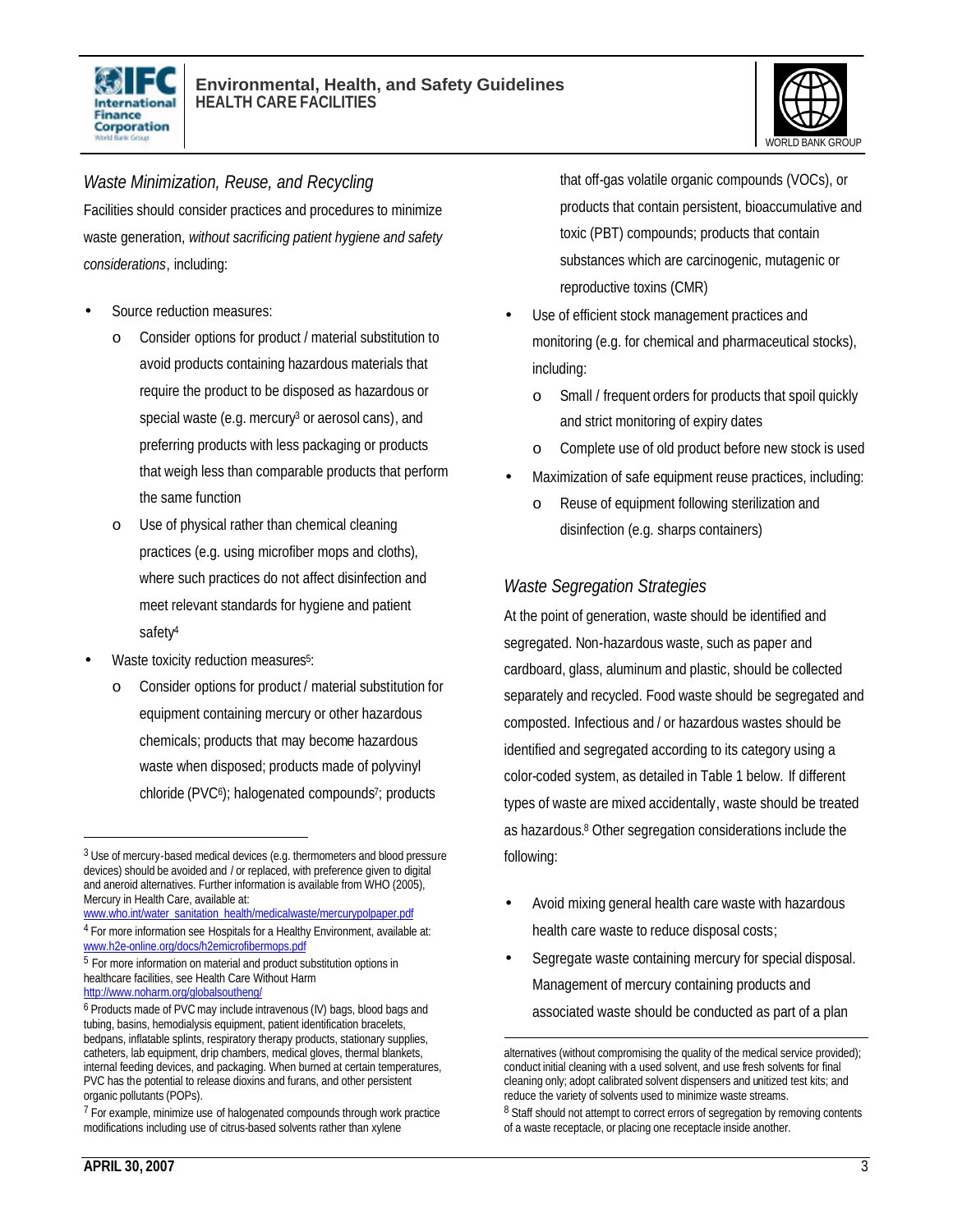



involving specific personnel training in segregation and clean up procedures;

- Segregate waste with a high content of heavy metals (e.g. cadmium, thallium, arsenic, lead) to avoid entry into wastewater streams;
- Separate residual chemicals from containers and remove to proper disposal containers to reduce generation of contaminated wastewater. Different types of hazardous chemicals should not be mixed;
- Establish procedures and mechanisms to provide for separate collection of urine, feces, blood, vomits, and other wastes from patients treated with genotoxic drugs. Such wastes are hazardous and should be treated accordingly (see Table 1);
- Aerosol cans and other gas containers should be segregated to avoid disposal via incineration and related explosion hazard;
- Segregate health care products containing PVC<sup>9</sup> to avoid disposal via incineration (see Air Emissions below) or in landfills.

### *On-site Handling, Collection, Transport and Storage*

- Seal and replace waste bags and containers when they are approximately three quarters full. Full bags and containers should be replaced immediately;
- Identify and label waste bags and containers properly prior to removal (see Table 1);
- Transport waste to storage areas on designated trolleys / carts, which should be cleaned and disinfected regularly;
- Waste storage areas should be located within the facility and sized to the quantities of waste generated, with the following design considerations:
	- o Hard, impermeable floor with drainage, and designed for cleaning / disinfection with available water supply
- o Secured by locks with restricted access
- o Designed for access and regular cleaning by authorized cleaning staff and vehicles
- o Protected from sun, and inaccessible to animals / rodents
- o Equipped with appropriate lighting and ventilation
- o Segregated from food supplies and preparation areas
- o Equipped with supplies of protective clothing, and spare bags / containers
- Unless refrigerated storage is possible, storage times between generation and treatment of waste should not exceed the following:
	- o Temperate climate: 72 hours in winter, 48 hours in summer
	- o Warm climate: 48 hours during cool season, 24 hours during hot season
- Store mercury separately in sealed and impermeable containers in a secure location;
- Store cytotoxic waste separately from other waste in a secure location;
- Store radioactive waste in containers to limit dispersion, and secure behind lead shields.

#### *Transport to External Facilities*

- Transport waste destined for off-site facilities according to the guidelines for transport of hazardous wastes / dangerous goods in the **General EHS Guidelines**;
- Transport packaging for infectious waste should include an inner, watertight layer of metal or plastic with a leak-proof seal. Outer packaging should be of adequate strength and capacity for the specific type and volume of waste;
- Packaging containers for sharps should be puncture-proof;
- Waste should be labeled appropriately, noting the substance class, packaging symbol (e.g. infectious waste,

<sup>&</sup>lt;sup>9</sup> For examples of products containing PVC, see footnote 6.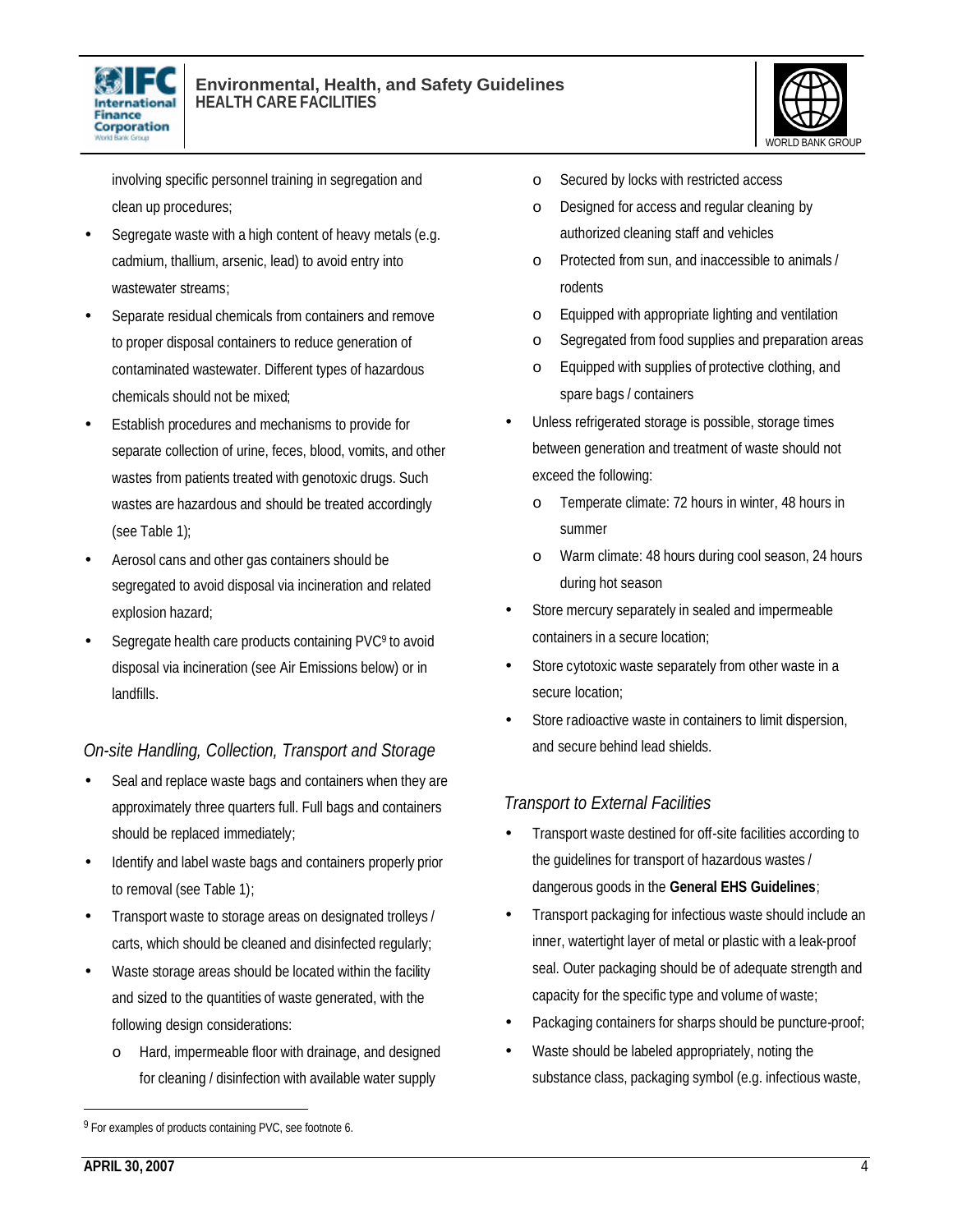



radioactive waste), waste category, mass / volume, place of origin within hospital, and final destination;

• Transport vehicles should be dedicated to waste and the vehicle compartments carrying waste sealed.

#### *Treatment and Disposal Options*

Facilities receiving hazardous health care waste should have all applicable permits and capacity to handle specific types of health care waste. Wastes from each category should be treated according to the treatment methods and technologies described in Table 1. When selecting a waste disposal technology, operators should consider other potential health and environmental issues that may be generated by the treatment. The main types of treatment and disposal technologies and techniques available for health care waste are described below. 10

**Incineration** is a high temperature dry oxidation process to reduce organic, combustible waste to significantly smaller quantities of inorganic, incombustible matter. Incineration may produce gaseous air emissions, ash residues, and wastewater. Depending on the amount of waste generated and the other factors, HCFs may operate on-site incinerators, or waste may be transported to an off-site incineration facility<sup>11</sup>. Incinerators should have permits to accept health care waste and be properly operated and maintained. <sup>12</sup> Further guidance on incineration is contained in the 'Emissions to Air' section, below. **Chemical disinfection** involves the addition of chemicals to kill pathogens in health care waste. Waste should be mechanically shredded prior to treatment. Treatment involves the use and handling of hazardous chemicals, in addition to disposal of hazardous residues following treatment.

**Wet thermal treatment** disinfects waste by exposing shredded waste to high temperatures / pressure steam inside an exposure tank. Wastewater discharges and odor may result. Autoclaving is a type of wet thermal disinfection process typically used to sterilize reusable medical equipment. Dry thermal disinfection involves the shredding, heating, and compacting waste in a rotating auger. Air emissions and wastewater may be generated, and residues require disposal.

**Microwave irradiation** involves the destruction of microorganisms through the microwave heating action of water contained within the waste. Following irradiation, waste is compacted and disposed of as part of the municipal waste stream. Contaminated wastewater may also be generated.

**Land disposal** involves the disposal of health care waste into landfill facilities. Properly designed and operated sanitary landfills will protect against air and groundwater contamination. Disposal of waste into open dumps is not considered good practice and should be avoided. Pretreatment of waste prior to land disposal may involve encapsulation (filling containers with waste and an immobilizing material and sealing the containers).

**Inertization** involves mixing waste with substances (e.g. cement) to minimize leaching of toxic waste into ground or surface water.

<sup>&</sup>lt;sup>10</sup> Further detail on waste management and disposal methods and technologies can be found in Pruess (1999), US EPA (2005b) Sector Notebook on Health care Facilities; and Health Care Without Harm (2007), For Proper Disposal: A Global Inventory of Alternative Medical Waste Technologies.

<sup>&</sup>lt;sup>11</sup> Further guidance on use of municipal incinerators for disposal of health care waste is addressed in Pruss (1999), page. 84.

<sup>12</sup> Health care waste should be disposed of using pyrolytic or rotary kiln incinerators. Single chamber incinerators should only be used in emergency situations (e.g. acute outbreaks of communicable disease) when other incineration options for infectious waste are not available.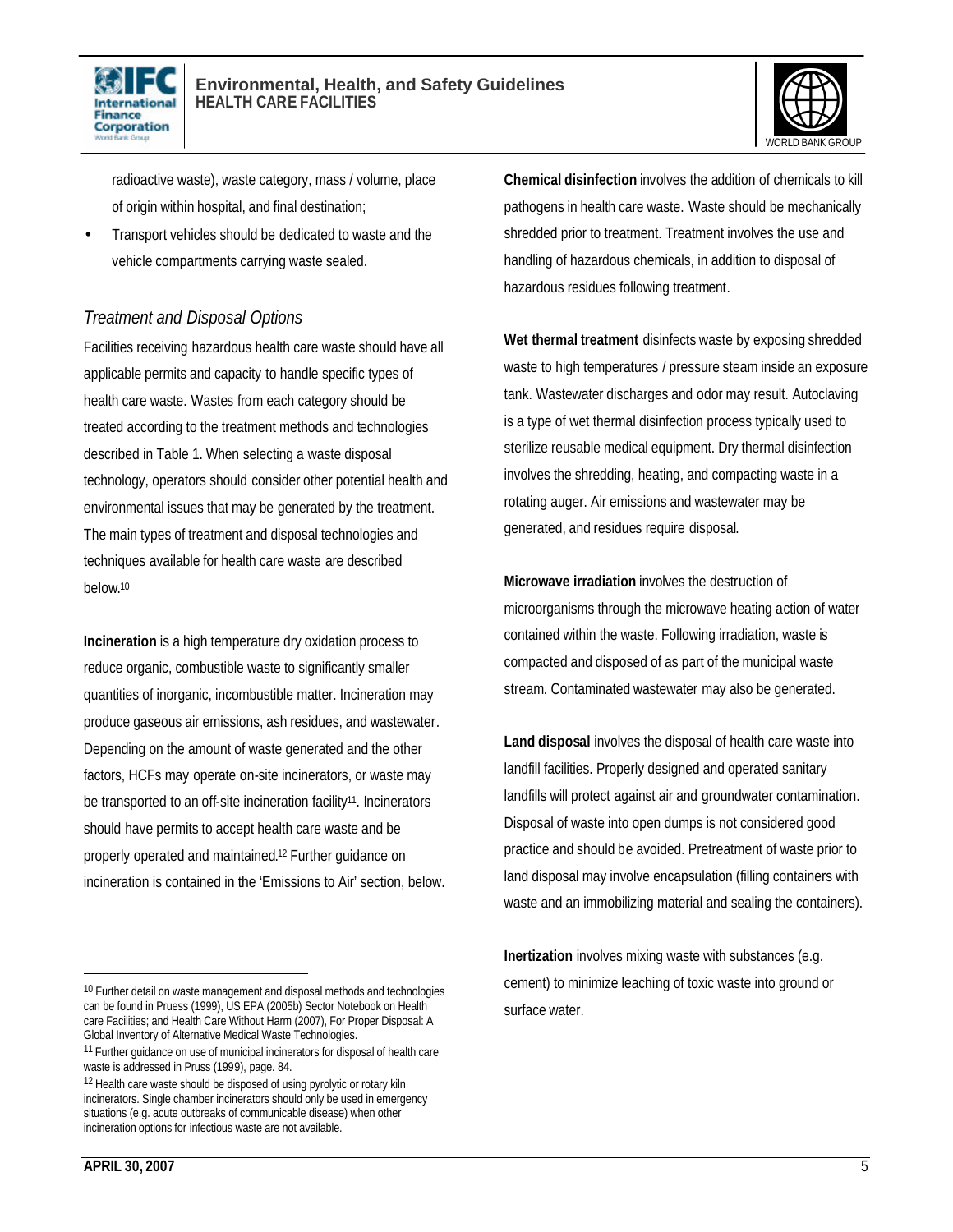



#### **Emissions to Air**

Sources of air emissions at HCFs may include exhaust air from heating, ventilation, and air conditioning (HVAC) systems, ventilation of medical gases and fugitive emissions released from sources such as medical waste storage areas, medical technology areas, and isolation wards. Emissions may include exhaust from medical waste incineration if this waste management option is selected by the facility<sup>13</sup>. In addition, air emissions may result from combustion related to power generation. Recommended prevention and control for power generation combustion source emissions are addressed in the **General EHS Guidelines.**

Exhaust air (e.g. from medical technology areas [MTAs], including isolation wards, laboratories, and waste storage and treatment facilities) may be potentially contaminated with biological agents, pathogens, or other toxic materials, and should be treated by conveying the exhaust air to combustion air to render it non-toxic and non-contagious before discharge. Condensate and blowdown liquids should be classified as health care wastewater and treated accordingly (see 'Wastewater' below). A stack sufficiently tall to eliminate odor nuisances and optimize dispersion should be used. Stack heights for all waste treatment facilities should be determined in accordance with guidance provided in the **General EHS Guidelines**.

#### *Incineration*

 $\overline{a}$ 

Large general hospitals may be equipped with their own incinerator plant, which is the major source of emissions to air and wastewater. Typically, only a relatively small portion of medical waste should be incinerated<sup>14</sup>, and the need for a

hospital waste incinerator (HWI) should be carefully evaluated against other technologies and techniques for waste management and disposal discussed above<sup>15</sup>. Pollutants potentially emitted from HWIs include:

- Heavy metals;
- Organics in the flue gas, which can be present in the vapor phase or condensed or absorbed on fine particulates;
- Various organic compounds (e.g. polychlorinated dibenzop-dioxins and furans [PCDD/Fs], chlorobenzenes, chloroethylenes, and polycyclic aromatic hydrocarbons [PAHs]), which are generally present in hospital waste or can be generated during combustion and post-combustion processes;
- Hydrogen chloride (HCl) and fluorides, and potentially other halogens-hydrides (e.g. bromine and iodine);
- Typical combustion products such as sulfur oxides  $(SO_X)$ , nitrogen oxides (NOX), volatile organic compounds (including non-methane VOCs) and methane (CH4), carbon monoxide  $(CO)$ , carbon dioxide  $(CO_2)$ , and nitrous oxide  $(N<sub>2</sub>O)$ .

Pollution prevention and control measures include:

• Application of waste segregation and selection including removal of the following items from waste destined for incineration: halogenated plastics (e.g. PVC), pressurized gas containers, large amounts of active chemical waste, silver salts and photographic / radiographic waste, waste with high heavy metal content (e.g. broken thermometers, batteries), and sealed ampoules or ampoules containing heavy metals;

<sup>13</sup> Controlled-air incineration (also referred to as pyrolytic, starved-air, two-stage incineration, or modular combustion) is the most widely used HWI technology. Single-chamber and drum / brick incinerators should be used only as a last resort option.

<sup>14</sup> Infectious and pathological waste, selected pharmaceuticals (combustibility to be determined from the manufacturer's specifications) and chemicals, and sharps may be combusted in a pyrolytic incineration facility designed for this

 $\overline{a}$ purpose. The types of waste incinerated typically include a heterogeneous mix of some, or all, of the following: human and animal infected anatomical waste; absorbents; alcohol, disinfectants; glass; fecal matter; gauze, pads, swabs, garments, paper, and cellulose; plastics, PVC, and syringes; sharps and needles; and fluids and residuals.

<sup>15</sup> Non-incineration Medical Waste Treatment Technologies in Europe, Health Care Without Harm (2004).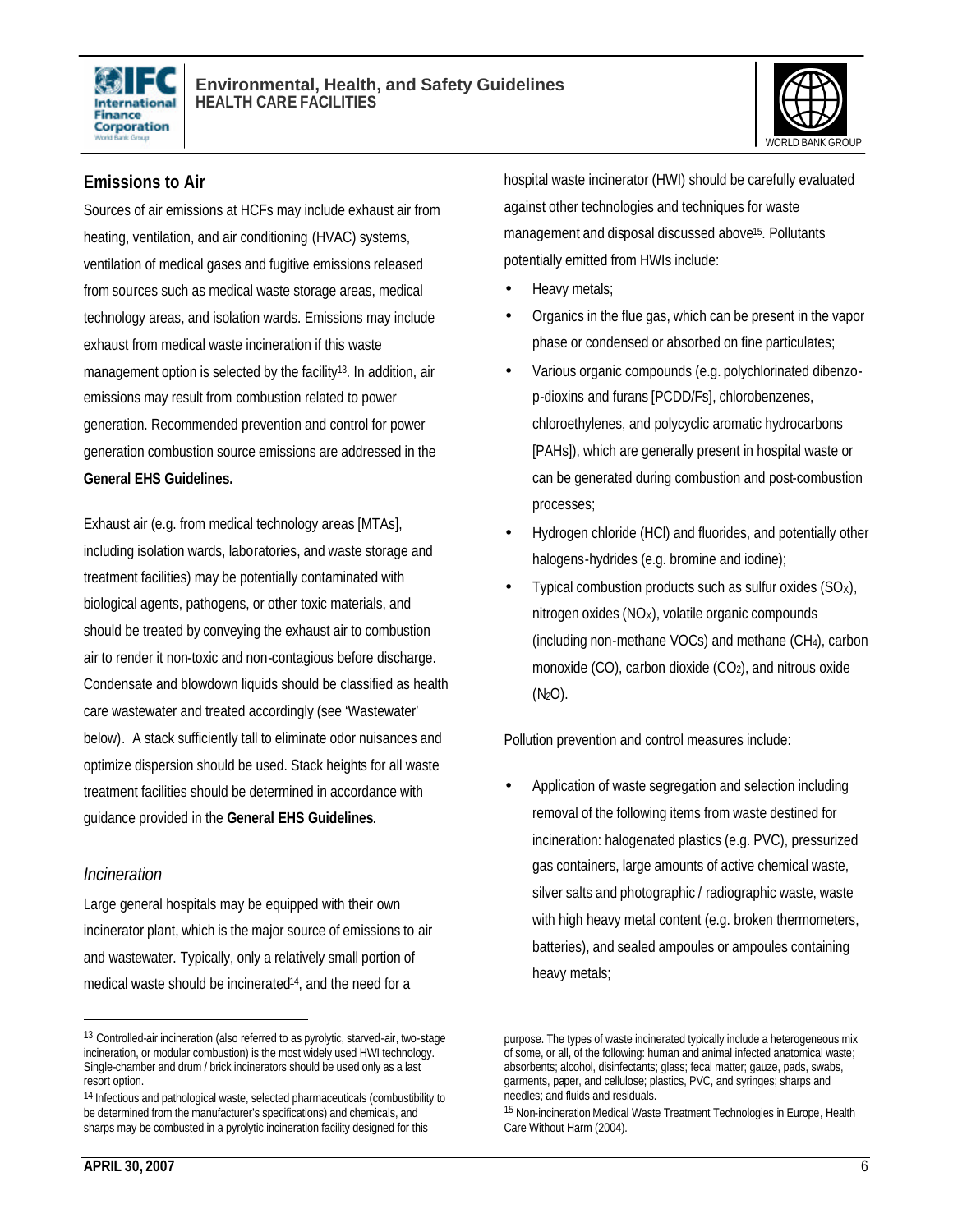

**Environmental, Health, and Safety Guidelines HEALTH CARE FACILITIES**



| Table 1. Treatment and disposal methods for categories of health care waste                                                                                                                                                                                                                                                                                                               |                                                                                                                                                                                                                                                                                                                                                                                                                                                                                                                                                                                                                                                                                                                                                                                                                                                                                                                                                                                                                                                                                                                                                                                                       |  |  |
|-------------------------------------------------------------------------------------------------------------------------------------------------------------------------------------------------------------------------------------------------------------------------------------------------------------------------------------------------------------------------------------------|-------------------------------------------------------------------------------------------------------------------------------------------------------------------------------------------------------------------------------------------------------------------------------------------------------------------------------------------------------------------------------------------------------------------------------------------------------------------------------------------------------------------------------------------------------------------------------------------------------------------------------------------------------------------------------------------------------------------------------------------------------------------------------------------------------------------------------------------------------------------------------------------------------------------------------------------------------------------------------------------------------------------------------------------------------------------------------------------------------------------------------------------------------------------------------------------------------|--|--|
| Type of waste                                                                                                                                                                                                                                                                                                                                                                             | Summary of treatment and disposal options / notes                                                                                                                                                                                                                                                                                                                                                                                                                                                                                                                                                                                                                                                                                                                                                                                                                                                                                                                                                                                                                                                                                                                                                     |  |  |
| Infectious waste: Includes waste suspected to contain pathogens (e.g.<br>bacteria, viruses, parasites, or fungi) in sufficient concentration or quantity                                                                                                                                                                                                                                  | Waste Segregation Strategy: Yellow or red colored bag / container, marked "infectious" with international infectious symbol. Strong, leak proof plastic<br>bag, or container capable of being autoclaved.                                                                                                                                                                                                                                                                                                                                                                                                                                                                                                                                                                                                                                                                                                                                                                                                                                                                                                                                                                                             |  |  |
| to cause disease in susceptible hosts. Includes pathological and<br>anatomical material (e.g. tissues, organs, body parts, human fetuses,<br>animal carcasses, blood, and other body fluids), clothes, dressings,<br>equipment / instruments, and other items that may have come into<br>contact with infectious materials.                                                               | Treatment: Chemical disinfection; Wet thermal treatment; Microwave irradiation; Safe burial on hospital premises; Sanitary landfill; Incineration (Rotary<br>kiln; pyrolytic incinerator; single-chamber incinerator; drum or brick incinerator) <sup>e</sup><br>Highly infectious waste, such as cultures from lab work, should be sterilized using wet thermal treatment, such as autoclaving.<br>$\bullet$<br>Anatomical waste should be treated using Incineration (Rotary kiln; pyrolytic incinerator; single-chamber incinerator; drum or brick incinerator <sup>e</sup> ).<br>$\bullet$                                                                                                                                                                                                                                                                                                                                                                                                                                                                                                                                                                                                        |  |  |
| Sharps: Includes needles, scalpels, blades, knives, infusion sets, saws,<br>broken glass, and nails etc.                                                                                                                                                                                                                                                                                  | Waste Segregation Strategy: Yellow or red color code, marked "Sharps". Rigid, impermeable, puncture-proof container (e.g. steel or hard plastic) with<br>cover. Sharps containers should be placed in a sealed, yellow bag labeled "infectious waste".                                                                                                                                                                                                                                                                                                                                                                                                                                                                                                                                                                                                                                                                                                                                                                                                                                                                                                                                                |  |  |
|                                                                                                                                                                                                                                                                                                                                                                                           | Treatment: Chemical disinfection; Wet thermal treatment; Microwave irradiation; Encapsulation; Safe burial on hospital premises; Incineration (Rotary<br>kiln; pyrolytic incinerator; single-chamber incinerator; drum or brick incinerator) <sup>e</sup><br>Following incineration, residues should be landfilled.<br>$\bullet$<br>Sharps disinfected with chlorinated solutions should not be incinerated due to risk of generating POPs.<br>$\bullet$<br>Needles and syringes should undergo mechanical mutilation (e.g. milling or crushing) prior to wet thermal treatment<br>$\bullet$                                                                                                                                                                                                                                                                                                                                                                                                                                                                                                                                                                                                          |  |  |
| Pharmaceutical waste: Includes expired, unused, spoiled, and<br>contaminated pharmaceutical products, drugs, vaccines, and sera that<br>are no longer needed, including containers and other potentially<br>contaminated materials (e.g. drug bottles vials, tubing etc.).                                                                                                                | Waste Segregation Strategy: Brown bag / container. Leak-proof plastic bag or container.<br>Treatment: Sanitary landfill <sup>a</sup> ; Encapsulation <sup>a</sup> ; Discharge to sewer <sup>a</sup> ; Return expired drugs to supplier; Incineration (Rotary kiln; pyrolytic incinerator <sup>a</sup> );<br>Safe burial on hospital premises <sup>a</sup> as a last resort.<br>Small quantities: Landfill disposal acceptable, however cytotoxic and narcotic drugs should not be landfilled. Discharge to sewer only for mild,<br>$\bullet$<br>liquid pharmaceuticals, not antibiotics or cytotoxic drugs, and into a large water flow. Incineration acceptable in pyrolytic or rotary kiln incinerators,<br>provided pharmaceuticals do not exceed 1 percent of total waste to avoid hazardous air emissions. Intravenous fluids (e.g. salts, amino acids)<br>should be landfilled or discharged to sewer. Ampoules should be crushed and disposed of with sharps.<br>Large quantities: Incineration at temperatures exceeding 1200 °C. Encapsulation in metal drums. Landfilling not recommended unless<br>$\bullet$<br>encapsulated in metal drums and groundwater contamination risk is minimal. |  |  |
| Genotoxic / cytotoxic waste: Genotoxic waste may have mutagenic,<br>teratogenic, or carcinogenic properties, and typically arises from the<br>feces, urine, and vomit of patients receiving cytostatic drugs, and from<br>treatment with chemicals and radioactive materials. Cytotoxic drugs are<br>commonly used in oncology and radiology departments as part of cancer<br>treatments. | Waste Segregation Strategy: See above for "infectious waste". Cytotoxic waste should be labeled "Cytotoxic waste".<br>Treatment: Return expired drugs to supplier; Chemical degradation; Encapsulation <sup>a</sup> ; Inertization; Incineration (Rotary kiln, pyrolytic incinerator);<br>Cytotoxic waste should not be landfilled or discharged to sewer systems.<br>$\bullet$<br>Incineration is preferred disposal option. Waste should be returned to supplier where incineration is not an option. Incineration should be<br>$\bullet$<br>undertaken at specific temperatures and time specifications for particular drugs. Most municipal or single chamber incinerators are not adequate<br>for cytotoxic waste disposal. Open burning of waste is not acceptable.<br>Chemical degradation may be used for certain cytotoxic drugs - See Pruss et al. (1999) Annex 2 for details.<br>$\bullet$<br>Encapsulation and inertization should be a last resort waste disposal option.<br>$\bullet$                                                                                                                                                                                                   |  |  |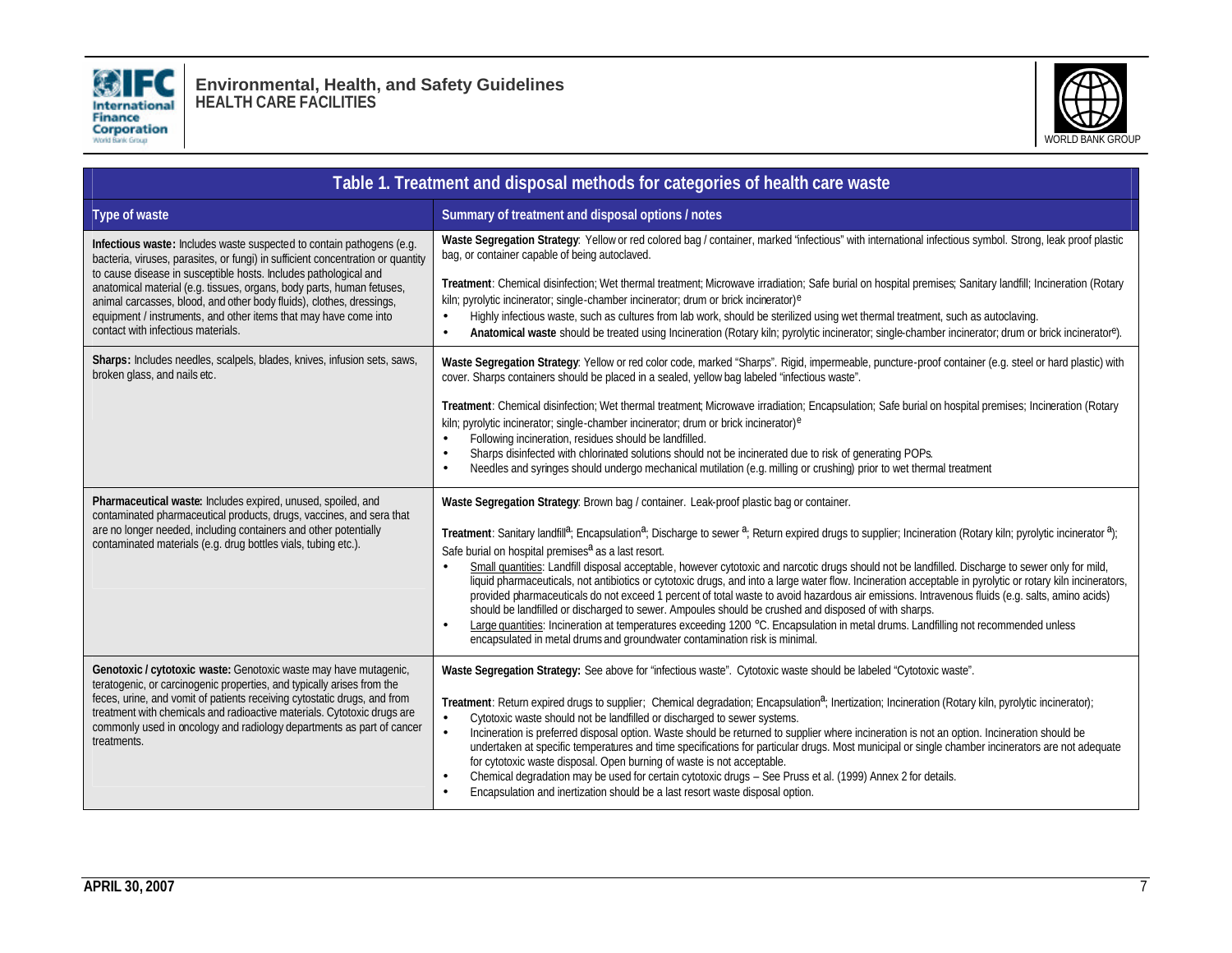

**Environmental, Health, and Safety Guidelines HEALTH CARE FACILITIES**



| Table 1. Treatment and disposal methods for categories of health care waste                                                                                                                                                                                                                                                                                                                                                                                                                                                                                        |                                                                                                                                                                                                                                                                                                                                                                                                                                                                                                                                                                                                                                                                                                                                                                                                                                         |  |
|--------------------------------------------------------------------------------------------------------------------------------------------------------------------------------------------------------------------------------------------------------------------------------------------------------------------------------------------------------------------------------------------------------------------------------------------------------------------------------------------------------------------------------------------------------------------|-----------------------------------------------------------------------------------------------------------------------------------------------------------------------------------------------------------------------------------------------------------------------------------------------------------------------------------------------------------------------------------------------------------------------------------------------------------------------------------------------------------------------------------------------------------------------------------------------------------------------------------------------------------------------------------------------------------------------------------------------------------------------------------------------------------------------------------------|--|
| Type of waste                                                                                                                                                                                                                                                                                                                                                                                                                                                                                                                                                      | Summary of treatment and disposal options / notes                                                                                                                                                                                                                                                                                                                                                                                                                                                                                                                                                                                                                                                                                                                                                                                       |  |
| Chemical waste: Waste may be hazardous depending on the toxic,<br>corrosive, flammable, reactive, and genotoxic properties. Chemical waste<br>may be in solid, liquid, or gaseous form and is generated through use of<br>chemicals during diagnostic / experimental work, cleaning, housekeeping,<br>and disinfection. Chemicals typically include formaldehyde, photographic<br>chemicals, halogenated and nonhalogenated solvents <sup>d</sup> , organic<br>chemicals for cleaning / disinfecting, and various inorganic chemicals<br>(e.g. acids and alkalis). | Waste Segregation Strategy: Brown bag / container. Leak-proof plastic bag or container resistant to chemical corrosion effects.<br>Treatment: Return unused chemicals to supplier; Encapsulation <sup>a</sup> ; Safe burial on hospital premises <sup>a</sup> ; Incineration (Pyrolytic incinerator <sup>a</sup> ;<br>Facilities should have permits for disposal of general chemical waste (e.g. sugars, amino acids, salts) to sewer systems.<br>Small hazardous quantities: Pyrolytic incineration, encapsulation, or landfilling.<br>$\bullet$<br>Large hazardous quantities: Transported to appropriate facilities for disposal, or returned to the original supplier using shipping arrangements that<br>$\bullet$<br>abide by the Basel Convention. Large quantities of chemical waste should not be encapsulated or landfilled. |  |
| Radioactive waste: Includes solid, liquid, and gaseous materials that<br>have been contaminated with radionuclides. Radioactive waste originates<br>from activities such as organ imaging, tumor localization, radiotherapy,<br>and research / clinical laboratory procedures, among others, and may<br>include glassware, syringes, solutions, and excreta from treated patients                                                                                                                                                                                  | Waste Segregation Strategy: Lead box, labeled with the radioactive symbol.<br>Treatment: Radioactive waste should be managed according to national requirements and current guidelines from the International Atomic Energy<br>Agency. IAEA (2003). Management of Waste from the Use of Radioactive Materials in Medicine, Industry and Research. IAEA Draft Safety Guide DS<br>160, 7 February 2003.                                                                                                                                                                                                                                                                                                                                                                                                                                   |  |
| Waste with high content of heavy metals: Batteries, broken<br>thermometers, blood pressure gauges, (e.g. mercury and cadmium<br>content).                                                                                                                                                                                                                                                                                                                                                                                                                          | Waste Segregation Strategy: Waste containing heavy metals should be separated from general health care waste.<br>Treatment: Safe storage site designed for final disposal of hazardous waste.<br>Waste should not be burned, incinerated, or landfilled. Transport to specialized facilities for metal recovery.<br>$\bullet$                                                                                                                                                                                                                                                                                                                                                                                                                                                                                                           |  |
| Pressurized containers: Includes containers / cartridges / cylinders for<br>nitrous oxide, ethylene oxide, oxygen, nitrogen, carbon dioxide,<br>compressed air and other gases.                                                                                                                                                                                                                                                                                                                                                                                    | Waste Segregation Strategy: Pressurized containers should be separated from general health care waste.<br>Treatment: Recycling and reuse; Crushing followed by landfill<br>Incineration is not an option due to explosion risks<br>$\bullet$<br>Halogenated agents in liquid form should be disposed of as chemical waste, as above.<br>$\bullet$                                                                                                                                                                                                                                                                                                                                                                                                                                                                                       |  |
| General health care waste (including food waste and paper, plastics,<br>cardboard):                                                                                                                                                                                                                                                                                                                                                                                                                                                                                | Waste Segregation Strategy: Black bag / container. Halogenated plastics such as PVC should be separated from general health care facility waste to<br>avoid disposal through incineration and associated hazardous air emissions from exhaust gases (e.g. hydrochloric acids and dioxins).<br>Treatment: Disposal as part of domestic waste. Food waste should be segregated and composted. Component wastes (e.g. paper, cardboard,<br>recyclable plastics [PET, PE, PP], glass) should be segregated and sent for recycling.                                                                                                                                                                                                                                                                                                          |  |
| Notes:<br>a. Small quantities only<br>b. Low-level infectious waste only<br>c. Low-level liquid waste only                                                                                                                                                                                                                                                                                                                                                                                                                                                         | Source: Safe Management of Wastes from Health-Care Activities. International Labor Organization (ILO), Eds. Pruss, A. Giroult, and P. Rushbrook (1999)<br>d. Halogenated and nonhalogenated solvents (e.g. chloroform, TCE, acetone, methanol) are usually a laboratory-related waste stream for fixation and preservation of specimens in histology / pathology and for extractions in<br>e. Note on incinerators. Pyrolytic and rotary kiln incinerators should be used. Use of single-chamber and drum / brick incinerators are not normally considered good practice, except in emergency situations as a last option                                                                                                                                                                                                               |  |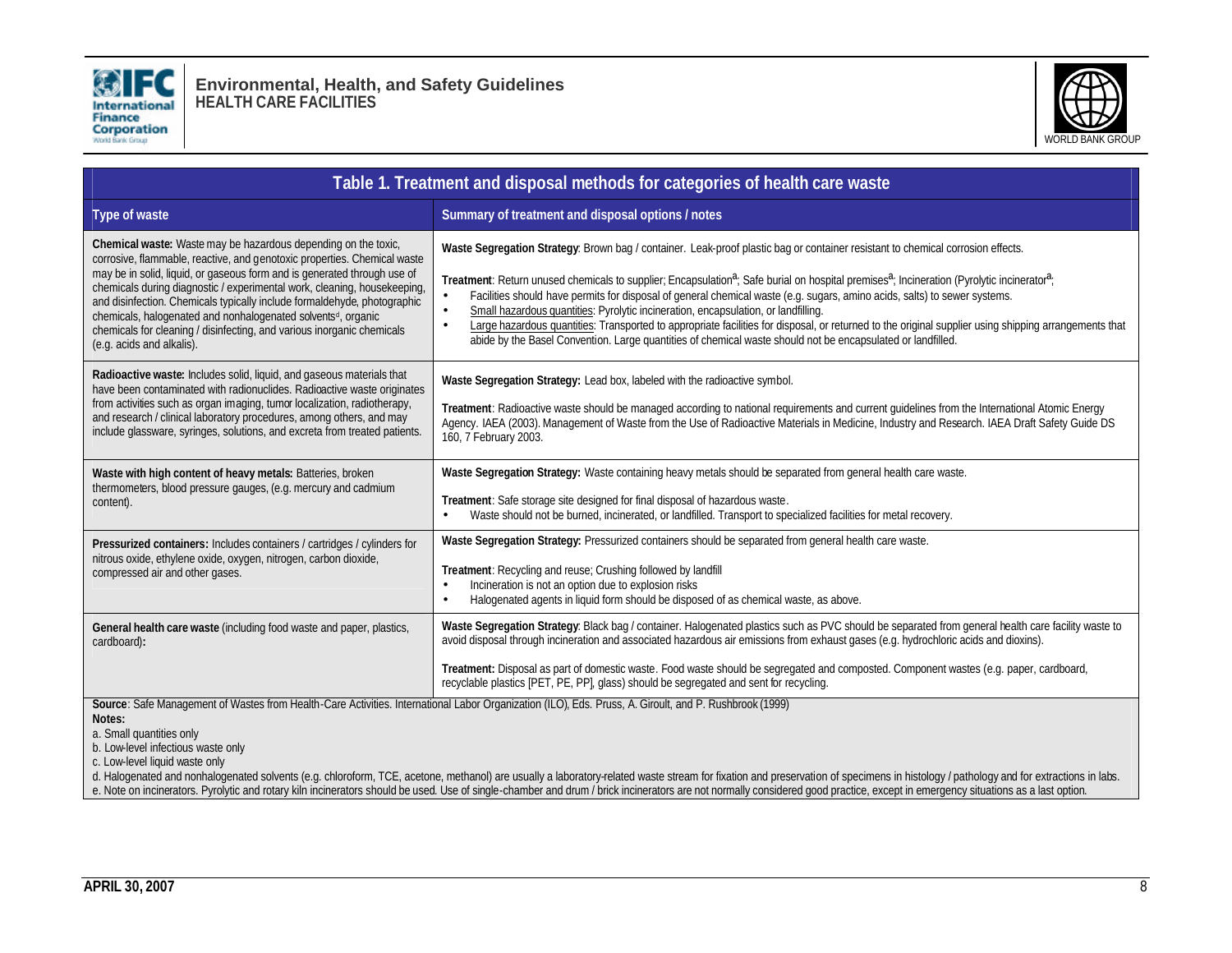



• Incinerators should have permits issued by authorized regulatory agencies and be operated and maintained by trained employees to ensure proper combustion temperature, time, and turbulence specifications necessary for adequate combustion of waste.16 This includes implementation of operational controls including combustion and flue gas outlet temperatures (combustion temperatures should be above 850 °C while flue gases need to be quenched very quickly to avoid formation and reformation of POPs) as well as use of flue gas cleaning devices meeting international standards. 17

Secondary air pollution control measures for hospital waste incinerators include the following:

- Wet scrubbers to control acid gas emissions (e.g. hydrochloric acid [HCl)], sulfur dioxide [SO<sub>2</sub>, and fluoride compounds]). A caustic scrubbing solution will increase the efficiency for SO<sub>2</sub> control;
- Control of particulate matter may be achieved through use of cyclones, fabric filters, and / or electrostatic precipitators (ESP). Efficiencies depend on the particle size distribution of the particulate matter from the combustion chamber. Particulate matter from hospital incinerators is commonly between 1.0 to 10 micrometers ( $\mu$ m). ESPs are generally less efficient than baghouses in controlling fine particulates and metals from HWI;
- Control of volatile heavy metals depends on the temperature at which the control device operates. Fabric filters and ESP typically operate at relatively high temperatures and may be less effective than those that operate at lower temperatures. Venturi quenches and

venturi scrubbers are also used to control heavy metal emissions. The volatile heavy metals usually condense to form a fume (less than  $2 \mu m$ ) that is only partially collected by pollution control equipment;

Management of incineration residues such as fly ash, bottom ash and liquid effluents from flue gas cleaning as a hazardous waste (see **General EHS Guidelines**) as they may contain high concentrations of POPs.

#### **Wastewater**

#### *Process Wastewater*

Wastewater from HCFs often has a quality similar to urban wastewater. Contaminated wastewater may result from discharges from medical wards and operating theaters (e.g. body fluids and excreta, anatomical waste), laboratories (e.g. microbiological cultures, stocks of infectious agents), pharmaceutical and chemical stores; cleaning activities (e.g. waste storage rooms), and x-ray development facilities. Wastewater may also result from treatment disposal technologies and techniques, including autoclaving, microwave irradiation, chemical disinfection, and incineration (e.g. treatment of flue gas using wet scrubbers which may contain suspended solids, mercury, other heavy metals, chlorides, and sulfates).

Depending on the effectiveness of hazardous waste management practices (in particular waste segregation strategies described above), hazardous health care wastes may enter the wastewater stream, including microbiological pathogens (wastewater with a high content of enteric pathogens, including bacteria, viruses, and helminthes / parasitic worms), hazardous chemicals, pharmaceuticals, and radioactive isotopes. Pollution prevention measures to minimize the generation of wastewater include the following:

<sup>&</sup>lt;sup>16</sup> Technical information on the proper operation and maintenance of hospital waste incinerators may be obtained from WHO (1999) Chapter 8 and the US EPA Handbook on the Operation and Maintenance of Medical Waste Incinerators (2002).

<sup>17</sup> Refer to Guidelines on BAT/BEP practices relevant to Article 5 and Annex C of the Stockholm Convention on Persistent Organic Pollutants, Section V.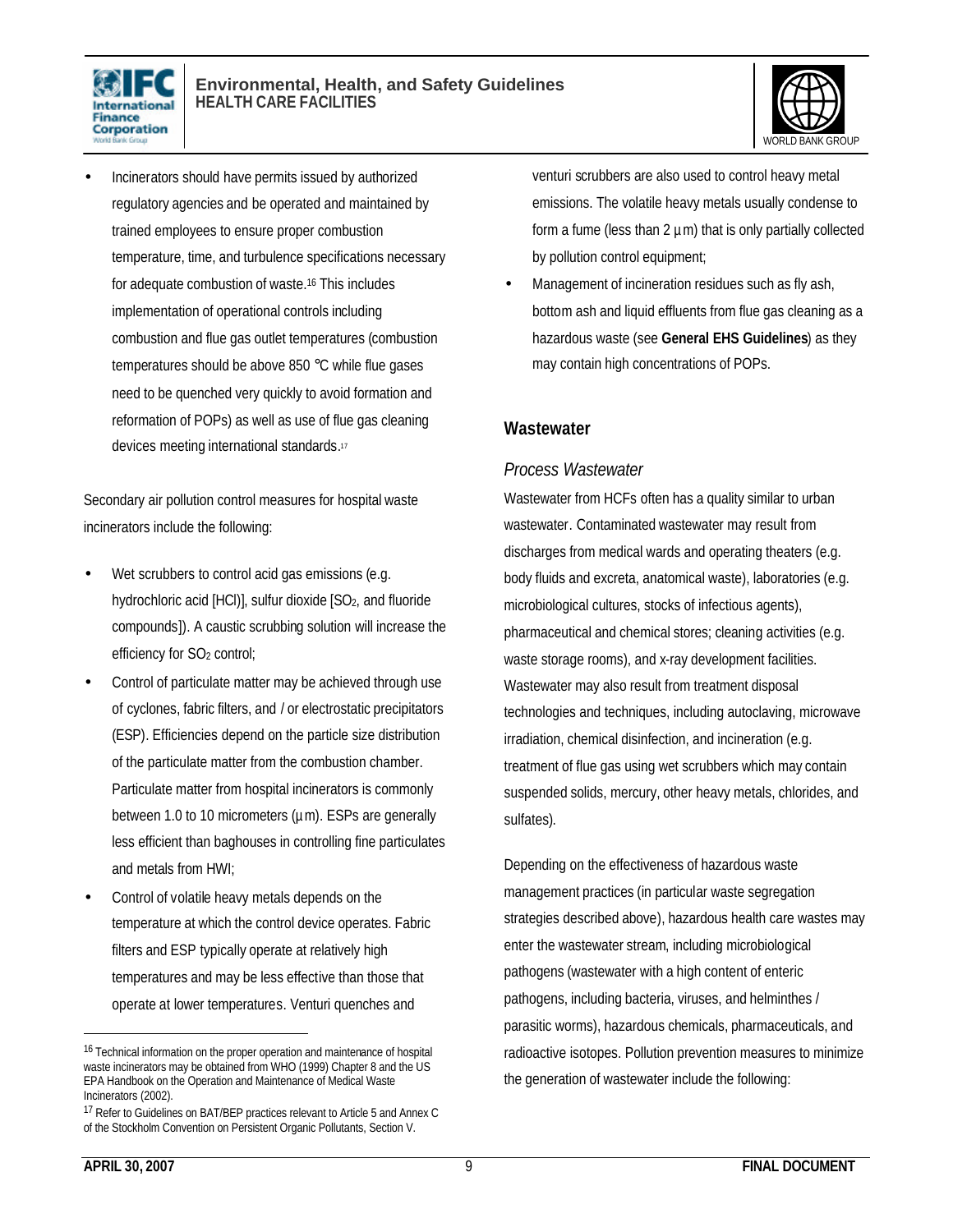



- Waste segregation measures should be employed to minimize entry of solid waste into the wastewaster stream, including:
	- o Procedures and mechanisms for separate collection of urine, feces, blood, and vomit from patients treated with genotoxic drugs to avoid their entry into the wastewater stream (as described above under waste segregation for hazardous and other wastes);
	- o Collection of large quantities of pharmaceuticals for separate treatment or return to manufacturer (see Table 1). Small quantities of mild, liquid pharmaceuticals, excluding antibiotics or cytotoxic drugs, may be discharged to sewer systems with a large water flow.

#### *Municipal Wastewater Treatment <sup>18</sup>*

If wastewater is discharged to sanitary sewage treatment systems, the HCF should ensure that wastewater characteristics are in compliance with all applicable permits, and that the municipal facility is capable of handling the type of effluent discharged, as discussed in the **General EHS Guidelines**.

#### *On-site Wastewater Treatment*

In cases where wastewater is not discharged to sanitary sewage systems, HCF operators should ensure that wastewater receives on-site primary and secondary treatment, in addition to chlorine disinfection.

Techniques for treating wastewater in this sector include source segregation and pretreatment for removal / recovery of specific contaminants such as radio isotopes, mercury, etc.; skimmers or oil water separators for separation of floatable solids; filtration for separation of filterable solids; flow and load equalization;

sedimentation for suspended solids reduction using clarifiers; biological treatment, typically aerobic treatment, for reduction of soluble organic matter (BOD); biological or chemical nutrient removal for reduction in nitrogen and phosphorus; chlorination of effluent when disinfection is required; dewatering and disposal of residuals as hazardous medical / infectious waste. Additional engineering controls may be required for (i) removal of active ingredients (antibiotics and miscellaneous pharmaceutical products, among other hazardous constituents), and (ii) containment and treatment of volatile constituents and aerosols stripped from various unit operations in the wastewater treatment system.

Wastewater generated from use of wet scrubbers to treat air emissions should be treated through chemical neutralization, flocculation, and sludge settling. Sludge should be considered hazardous, and may be treated off-site in a hazardous waste facility, or encapsulated in drums with mortar and landfilled. Sludge treatment should include anaerobic digestion to ensure destruction of helminthes and pathogens. Alternatively, it can be dried in drying beds before incineration with solid infectious wastes.

#### *Other Wastewater Streams & Water Consumption*

Guidance on the management of non-contaminated wastewater from utility operations, non-contaminated stormwater, and sanitary sewage is provided in the **General EHS Guidelines**. Contaminated streams should be routed to the treatment system for industrial process wastewater. Recommendations to reduce water consumption, especially where it may be a limited natural resource, are provided in the **General EHS Guidelines**.

## **1.2 Occupational Health and Safety**

Occupational health and safety impacts during the construction and decommissioning of health care facilities (HCF) are

<sup>18</sup> Additional criteria for disposal to municipal systems may be found in WHO (1999).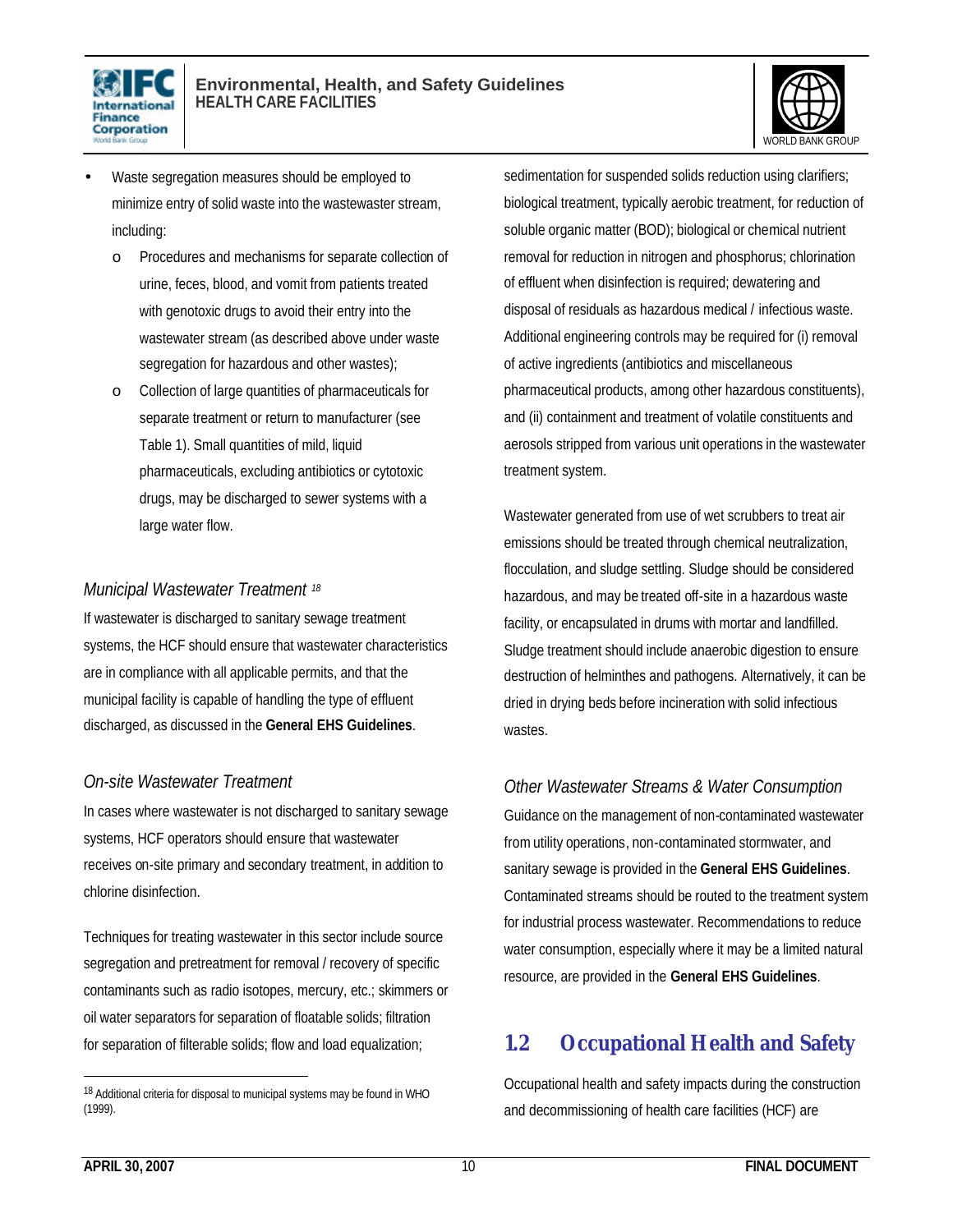



common to those of most civil construction facilities and their prevention and control is discussed in the **General EHS Guidelines**. General health and safety hazards occurring in HCFs include manual handling injuries, such as sprains and strains from lifting and carrying patients; falls, trips, and slips; injuries caused by moving objects; and mental stress. These and other typical physical hazards are discussed in the **General EHS Guidelines**.

HCF health and safety hazards may affect health care providers, cleaning and maintenance personnel, and workers involved in waste management handling, treatment, and disposal. Industry specific hazards include the following:

- Exposure to infections and diseases
- Exposure to hazardous materials / waste
- Exposure to radiation
- Fire safety

#### **Exposure to Infections / Diseases**

Health care providers and personnel may be exposed to general infections, blood-borne pathogens, and other potential infectious materials (OPIM)19 during care and treatment, as well as during collection, handling, treatment, and disposal of health care waste.

The following measures are recommended to reduce the risk of transferring infectious diseases to health care providers:

- Formulate an exposure control plan for blood-borne pathogens; 20
- Provide staff members and visitors with information on infection control policies and procedures; 21
- Establish Universal / Standard Precautions<sup>22</sup> to treat all blood and other potentially infectious materials with appropriate precautions, including:
	- o Immunization for staff members as necessary (e.g. vaccination for hepatitis B virus)
	- o Use of gloves23, masks, and gowns
	- o Adequate facilities for hand washing<sup>24</sup>. Hand washing is the single most important procedure for preventing infections (e.g. nosocomial and community). Hand washing should involve use of soap / detergent, rubbing to cause friction, and placing hands under running water. Washings of hands should be undertaken before and after direct patient contacts and contact with patient blood, body fluids, secretions, excretions, or contact with equipment or articles contaminated by patients. Washing of hands should also be undertaken before and after work shifts; eating; smoking; use of personal protective equipment (PPE); and use of bathrooms. If hand washing is not possible, appropriate antiseptic hand cleanser and clean cloths / antiseptic towelettes should be provided. Hands should then be washed with soap and running water as soon as practical

 $\overline{a}$ 

1

<sup>19</sup> According to US OSHA, blood-borne pathogens are pathogenic microorganisms that are present in human blood and can cause disease in humans, including human immunodeficiency virus (HIV), hepatitis B virus (HIB), and hepatitis C virus (HCV). Other potentially infectious materials (OPIM) refers to (1) The following human body fluids: semen, vaginal secretions, cerebrospinal fluid, synovial fluid, pleural fluid, pericardial fluid, peritoneal fluid, amniotic fluid, saliva in dental procedures, any body fluid that is visibly contaminated with blood, and all body fluids in situations where it is difficult or impossible to differentiate between body fluids; (2) Any unfixed tissue or organ (other than intact skin) from a human (living or dead); and (3) HIV-containing cell or tissue cultures, organ cultures, and HIV- or HBV-containing culture medium or other solutions; and blood, organs, or other tissues from experimental animals infected with HIV or HBV.

<sup>20</sup> U.S. Department of Labor Occupational Health and Safety Administration (OSHA). Regulations (Standards - 29 CFR) Bloodborne pathogens. - 1910.1030 for health care facilities.

<sup>21</sup> U.S. Centers for Disease Control (CDC), Guideline for infection control in health care personnel (1998) , Available at:

http://www.cdc.gov/ncidod/dhqp/pdf/guidelines/InfectControl98.pdf 22 Transmission-based precautions include air, droplet, and contact precautions are available from the US Occupational Health and Safety Administration (OSHA) at http://www.osha.gov/SLTC/etools/hospital/hazards/univprec/univ.html <sup>23</sup> Health care workers may be latex sensitive, resulting in serious allergic reactions. Hypoallergenic gloves, glove liners, powderless gloves, or other similar alternatives should be available to those workers who are allergic. <sup>24</sup> US CDC Guideline for Hand-Washing in Health Care Facilities (2002). Available at http://www.cdc.gov/mmwr/preview/mmwrhtml/rr5116a1.htm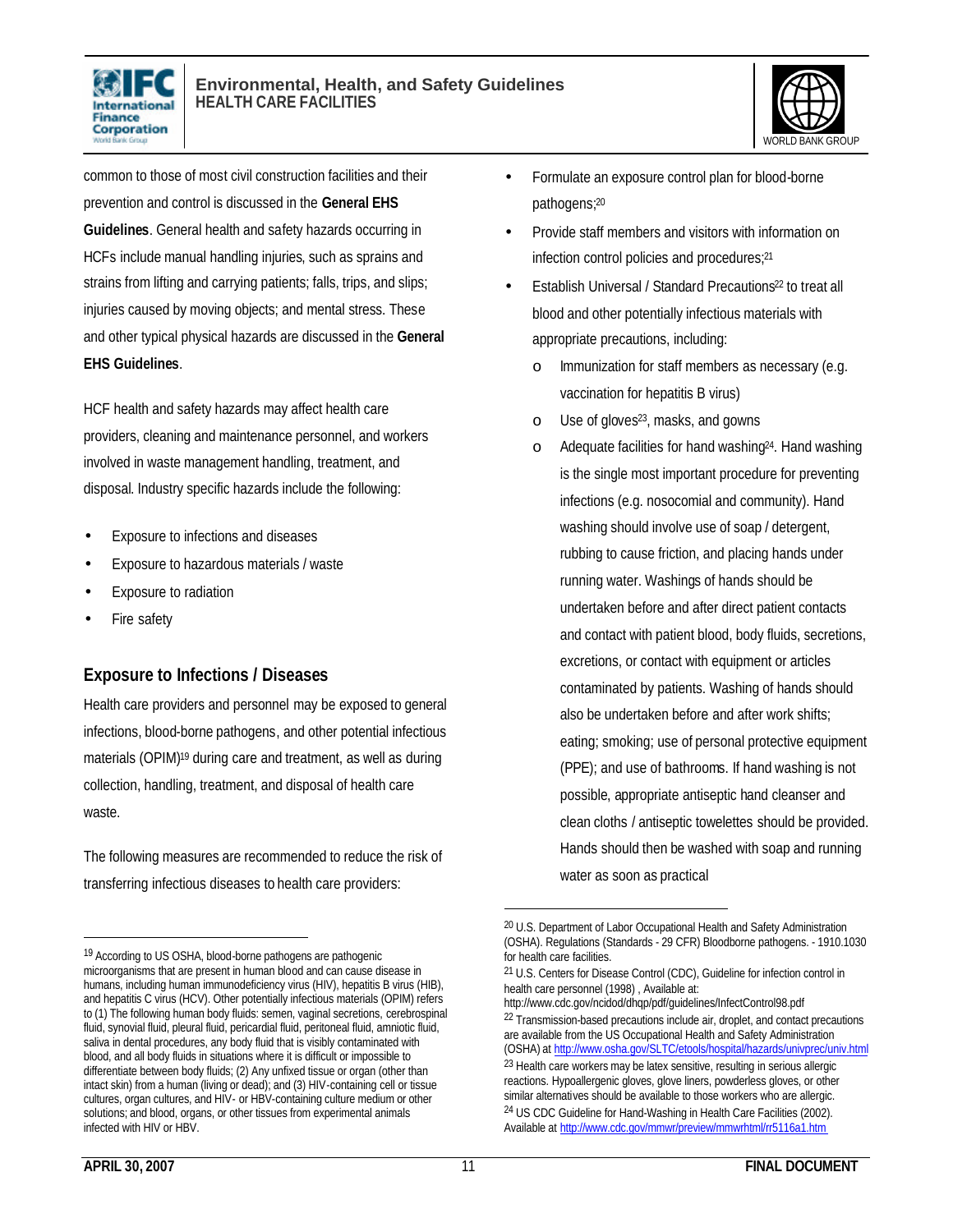



- o Procedures and facilities for handling dirty linen and contaminated clothing, and preparing and handling food
- o Appropriate cleaning and waste disposal practices for the health care workplace
- The following recommendations should be implemented when using and handling of needles / sharps:
	- Use safer needle devices and needleless devices to decrease needlestick or other sharps exposures<sup>25</sup>
	- o Do not bend, recap, or remove contaminated needles and other sharps unless such an act is required by a specific procedure or has no feasible alternative
	- o Do not shear or break contaminated sharps
	- o Have needle containers available near areas where needles may be found
	- o Discard contaminated sharps immediately or as soon as feasible into appropriate containers
	- o Used disposable razors should be considered contaminated waste and disposed of in appropriate sharps containers
- Establish policies to exclude animals from facility property.

In addition to the above recommendations, the following measures are applicable to personnel involved in waste management to reduce the risk of transferring infectious diseases:

- Implement immunization for staff members, as necessary (e.g. vaccination for hepatitis B virus, tetanus immunization);
- Provide adequate supplies of PPE for personnel involved in waste management including: overalls / industrial aprons, leg protectors, boots, heavy duty gloves, helmets, visors / face masks and eye protection (especially for cleaning of hazardous spills), and respirators (for spills or waste involving toxic dust or incinerator residue) as necessary;
- Provide washing facilities for personal hygiene, particularly at waste storage locations.

#### **Exposure to Hazardous Materials and Waste**

HCF workers may be exposed to hazardous materials and wastes, including glutaraldehyde (toxic chemical used to sterilize heat sensitive medical equipment), ethylene oxide gas (a sterilant for medical equipment), formaldehyde, mercury (exposure from broken thermometers), chemotherapy and antineoplastic chemicals, solvents, and photographic chemicals, among others. In addition to the guidance provided above, hazardous materials and wastes should be handled according to occupational health and safety guidance provided in the **General EHS Guidelines**.

#### *Waste Anesthetic Gas (WAG) Exposure*

Health care workers may be at risk of toxic exposure to nitrous oxide; the halogenated agents halothane (fluothane), enflurane (ethrane), isoflurane (forane); and other substances typically used as inhalation anesthetics.

Recommended measures to control exposure to waste anesthetic gas (WAG used in the operating room for example) include use of a scavenging unit attached to the anesthesia unit. The scavenging unit may have a charcoal filter that absorbs halogenated anesthetic gases, but not nitrous oxide. Spent charcoal filters should be disposed of as hazardous waste. If

<sup>&</sup>lt;sup>25</sup> OSHA recommends the following safety devices: Needleless connector systems: needleless connectors for IV delivery systems (e.g. blunt cannula for use with prepierced ports and valved connectors that accept tapered or luer ends of IV tubing). Self-Sheathing Safety Feature: Sliding needle shields attached to disposable syringes and vacuum tube holders (e.g. disposable scalpels with safety features such as a sliding blade shield). Retractable Technology: Needles or sharps that retract into a syringe, vacuum tube holder, or back into the device (e.g. syringe with a retractable needle, retractable finger / heel-stick lancets). Self Blunting Technology: Self-blunting phlebotomy and winged-steel "butterfly" needles (a blunt cannula seated inside the phlebotomy needle is advanced beyond the needle tip before the needle is withdrawn from the vein). Add-on Safety Feature: Hinged or sliding shields attached to phlebotomy needles, winged steel needles, and blood gas needles.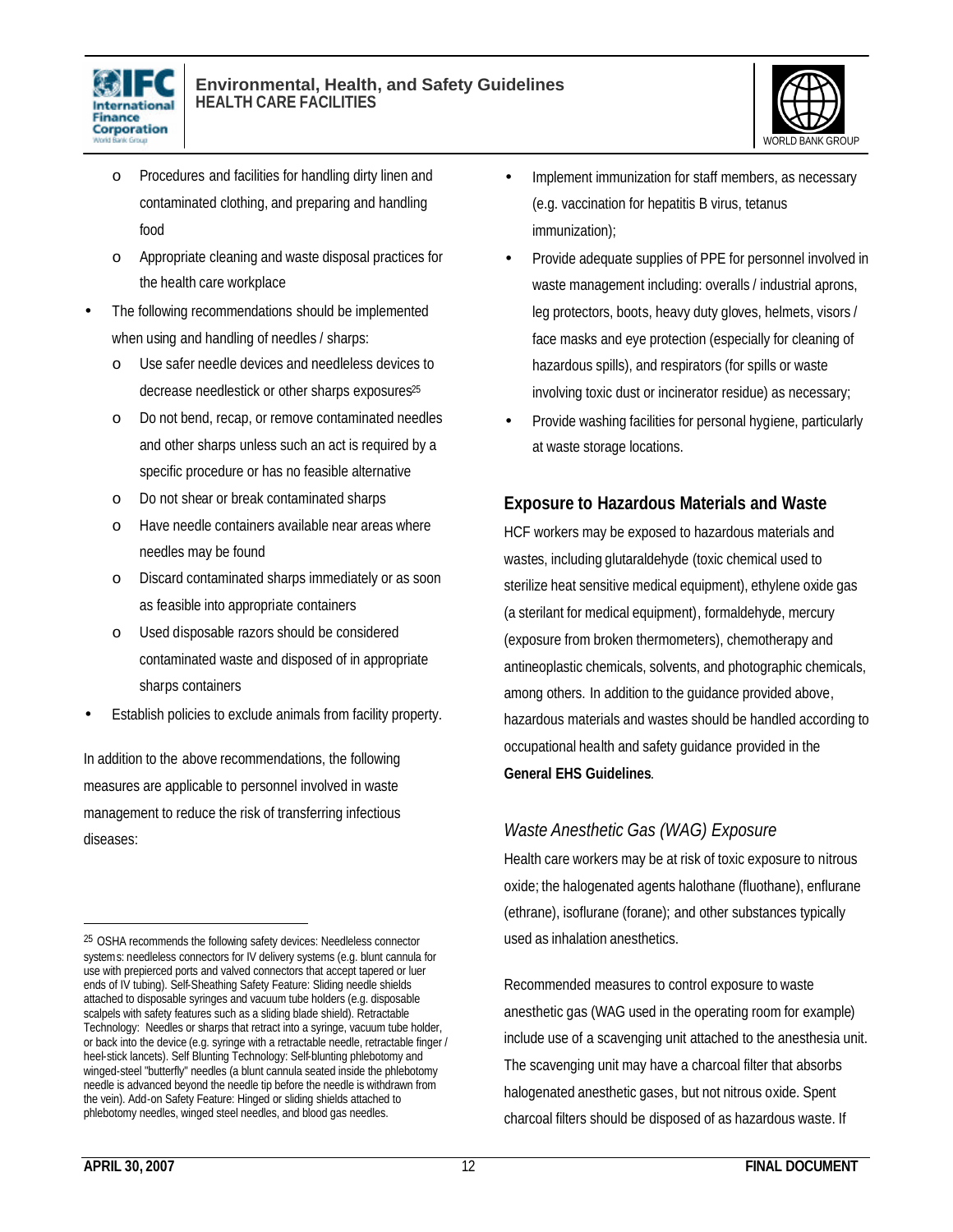



there is no scavenging unit, or if the scavenging unit does not have a filter, vacuum lines are used to collect WAGs which are subsequently vented outside and dispersed.

#### **Radiation**

Occupational radiation exposure may result from equipment emitting X-rays and gamma rays (e.g. CT scanners), radiotherapy machines, and equipment for nuclear medicine activities. HCF operators should develop a comprehensive plan to control radiation exposure in consultation with the affected workforce. This plan should be refined and revised as soon as practicable on the basis of assessments of actual radiation exposure conditions, and radiation control measures should be designed and implemented accordingly. Recommendations to prevent and control exposure to radiation are discussed in the **General EHS Guidelines**.

#### **Fire Safety**

The risk of fire in health care facilities is significant due to the storage, handling, and presence of chemicals, pressurized gases, boards, plastics, and other flammable substrates. Fire safety recommendations applicable to occupational areas are presented under 'Occupational Health and Safety' in the **General EHS Guidelines**. Recommendations applicable to buildings accessible to the public, including health care facilities, are presented under 'Life and Fire Safety' in the **General EHS Guidelines**. Additional recommendations for fire safety include:

- Installation of smoke alarms and sprinkler systems;
- Maintenance of all fire safety systems in proper working order, including self-closing doors in escape routes and ventilation ducts with fire safety flaps;
- Training of staff for operation of fire extinguishers and evacuation procedures;
- Development of facility fire prevention or emergency response and evacuation plans with adequate guest

information (this information should be displayed in obvious locations and clearly written in relevant languages).

## **1.3 Community Health and Safety**

Community health and safety issues during the construction, operations, and decommissioning of HCFs are generally common to those of most industrial facilities, and are discussed in the **General EHS Guidelines**. Community hazards associated with health care facility environments, particularly related to hazardous health care waste, necessitate that members of the public receive adequate information regarding potential infection hazards within the facility, and at associated waste disposal sites (e.g. landfills). Guidance on community disease transmission is provided in the **General EHS Guidelines**.

## **2.0 Performance Indicators and Industry Benchmarks**

## **2.1 Environmental Performance**

### **Emissions and Effluent Guidelines**

Tables 2 and 3 present emission and effluent guidelines for this sector. Guideline values for process emissions and effluents in this sector are indicative of good international industry practice as reflected in relevant standards of countries with recognized regulatory frameworks. These guidelines are achievable under normal operating conditions in appropriately designed and operated facilities through the application of pollution prevention and control techniques discussed in the preceding sections of this document. Emissions guidelines are applicable to process emissions. Combustion source emissions guidelines associated with steam- and power-generation activities from sources with a capacity equal to or lower than 50 megawatt thermals (MWth) are addressed in the **General EHS Guidelines** with larger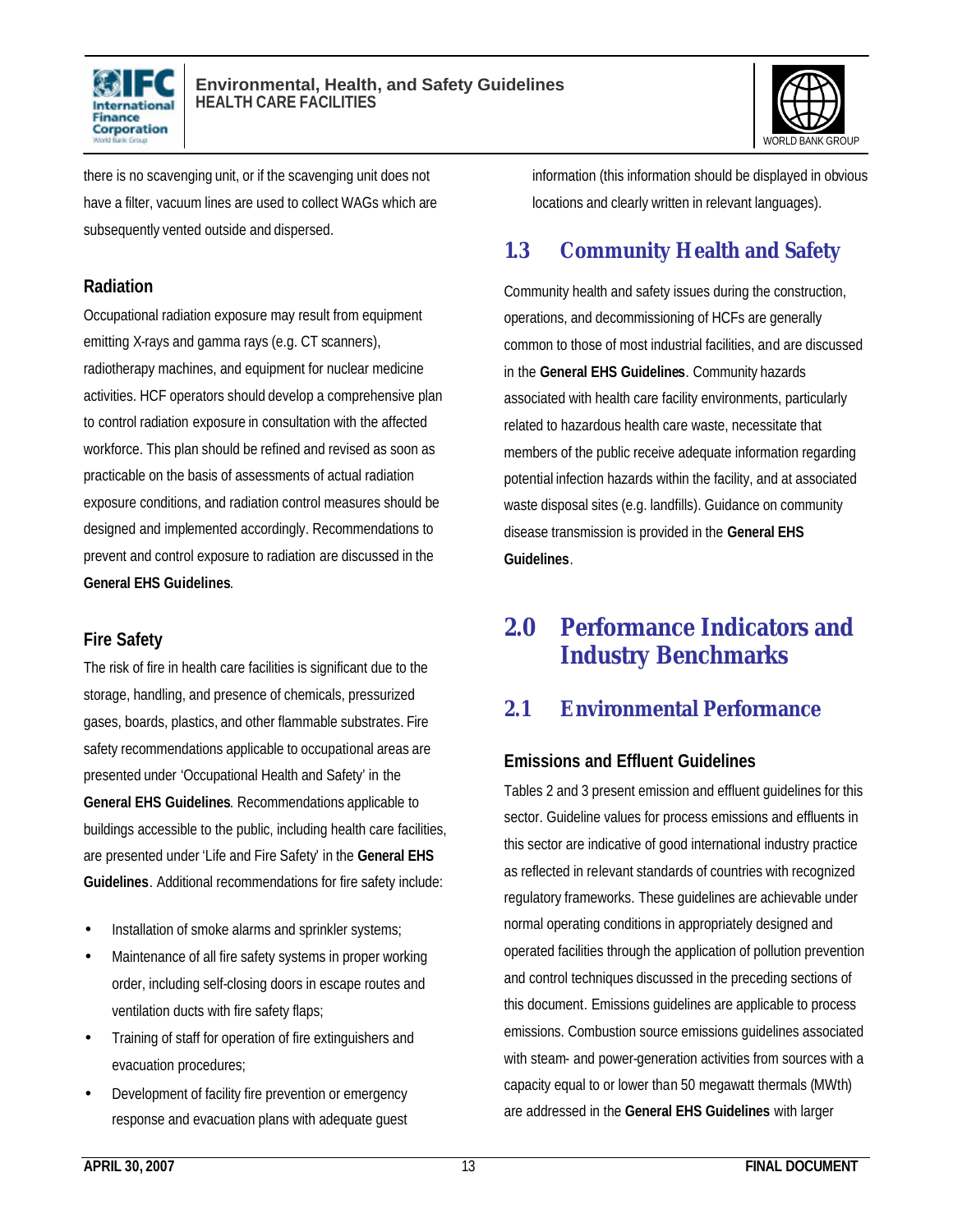



power source emissions addressed in the **EHS Guidelines for Thermal Power**. Guidance on ambient considerations based on the total load of emissions is provided in the **General EHS Guidelines**.

Effluent guidelines are applicable for direct discharges of treated effluents to surface waters for general use. Site-specific discharge levels may be established based on the availability and conditions in the use of publicly operated sewage collection and treatment systems or, if discharged directly to surface waters, on the receiving water use classification as described in the **General EHS Guidelines.** These levels should be achieved, without dilution, at least 95 percent of the time that the plant or unit is operating, to be calculated as a proportion of annual operating hours. Deviation from these levels in consideration of specific, local project conditions should be justified in the environmental assessment.

| <b>Table 2. Effluent Levels for Health Care Facilities</b>    |                          |                        |  |  |
|---------------------------------------------------------------|--------------------------|------------------------|--|--|
| <b>Pollutants</b>                                             | <b>Units</b>             | <b>Guideline Value</b> |  |  |
| pH                                                            | S.U                      | $6 - 9$                |  |  |
| Biochemical oxygen demand<br>(BOD <sub>5</sub> )              | mg/L                     | 50                     |  |  |
| Chemical oxygen demand<br>(COD)                               | mg/L                     | 250                    |  |  |
| Oil and grease                                                | mg/L                     | 10                     |  |  |
| Total suspended solid (TSS)                                   | mg/L                     | 50                     |  |  |
| Cadmium (Cd)                                                  | mg/L                     | 0.05                   |  |  |
| Chromium (Cr)                                                 | mg/L                     | 0.5                    |  |  |
| Lead (Pb)                                                     | mg/L                     | 0.1                    |  |  |
| Mercury (Hg)                                                  | mg/L                     | 0.01                   |  |  |
| Chlorine, total residual                                      | mg/L                     | 0.2                    |  |  |
| <b>Phenols</b>                                                | mg/L                     | 0.5                    |  |  |
| Total coliform bateria                                        | MPN <sup>a</sup> / 100ml | 400                    |  |  |
| Polychlorinated<br>dibenzodioxin and<br>dibenzofuran (PCDD/F) | Ng/L                     | 0.1                    |  |  |
| Temperature increase                                          | $\circ$ C                | < 3b                   |  |  |
| Notes:                                                        |                          |                        |  |  |

a MPN = Most Probable Number

b At the edge of a scientifically established mixing zone which takes into account ambient water quality, receiving water use, potential receptors and assimilative capacity

| <b>Incineration Facilitiesb</b>                            |                        |                        |  |  |
|------------------------------------------------------------|------------------------|------------------------|--|--|
| <b>Pollutants</b>                                          | <b>Units</b>           | <b>Guideline Value</b> |  |  |
| <b>Total Particulate matter (PM)</b>                       | mg/Nm <sup>3</sup>     | 10                     |  |  |
| Total organic carbon (TOC)                                 | mg/Nm <sup>3</sup>     | 10                     |  |  |
| Hydrogen Chloride (HCI)                                    | mg/Nm <sup>3</sup>     | 10                     |  |  |
| Hydrogen Fluoride (HF)                                     | mg/Nm <sup>3</sup>     | 1                      |  |  |
| Sulfur dioxide (SO2)                                       | mg/Nm <sup>3</sup>     | 50                     |  |  |
| Carbon Monoxide (CO)                                       | mg/Nm <sup>3</sup>     | 50                     |  |  |
| <b>NO<sub>x</sub></b>                                      | mg/Nm <sup>3</sup>     | $200 - 400^{(a)}$      |  |  |
| Mercury (Hg)                                               | mg/Nm <sup>3</sup>     | 0.05                   |  |  |
| Cadmium + Thallium<br>$(Cd + TI)$                          | mg/Nm <sup>3</sup>     | 0.05                   |  |  |
| Sb, As, Pb, Cr, Co, Cu, Mn, Ni<br>and V                    | mg/Nm <sup>3</sup>     | 0.5                    |  |  |
| Polychlorinated dibenzodioxin<br>and dibenzofuran (PCDD/F) | ng/Nm <sup>3</sup> TEQ | 0.1                    |  |  |
| Notes:                                                     |                        |                        |  |  |

**Table 3. Air Emission Levels for Hospital Waste** 

a. 200 mg/m3 for new plants or for existing incinerators with a nominal capacity exceeding 6 tonnes per hour; 400 mg/m3 for existing incinerators with a nominal capacity of 6 tonnes per hour or less b. Oxygen level for incinerators is 7 percent.

#### **Environmental Monitoring**

Environmental monitoring programs for this sector should be implemented to address all activities that have been identified to have potentially significant impacts on the environment, during normal operations and upset conditions. Environmental monitoring activities should be based on direct or indirect indicators of emissions, effluents, and resource use applicable to the particular project. Monitoring frequency should be sufficient to provide representative data for the parameter being monitored. Monitoring should be conducted by trained individuals following monitoring and record-keeping procedures and using properly calibrated and maintained equipment. Monitoring data should be analyzed and reviewed at regular intervals and compared with the operating standards so that any necessary corrective actions can be taken. Additional guidance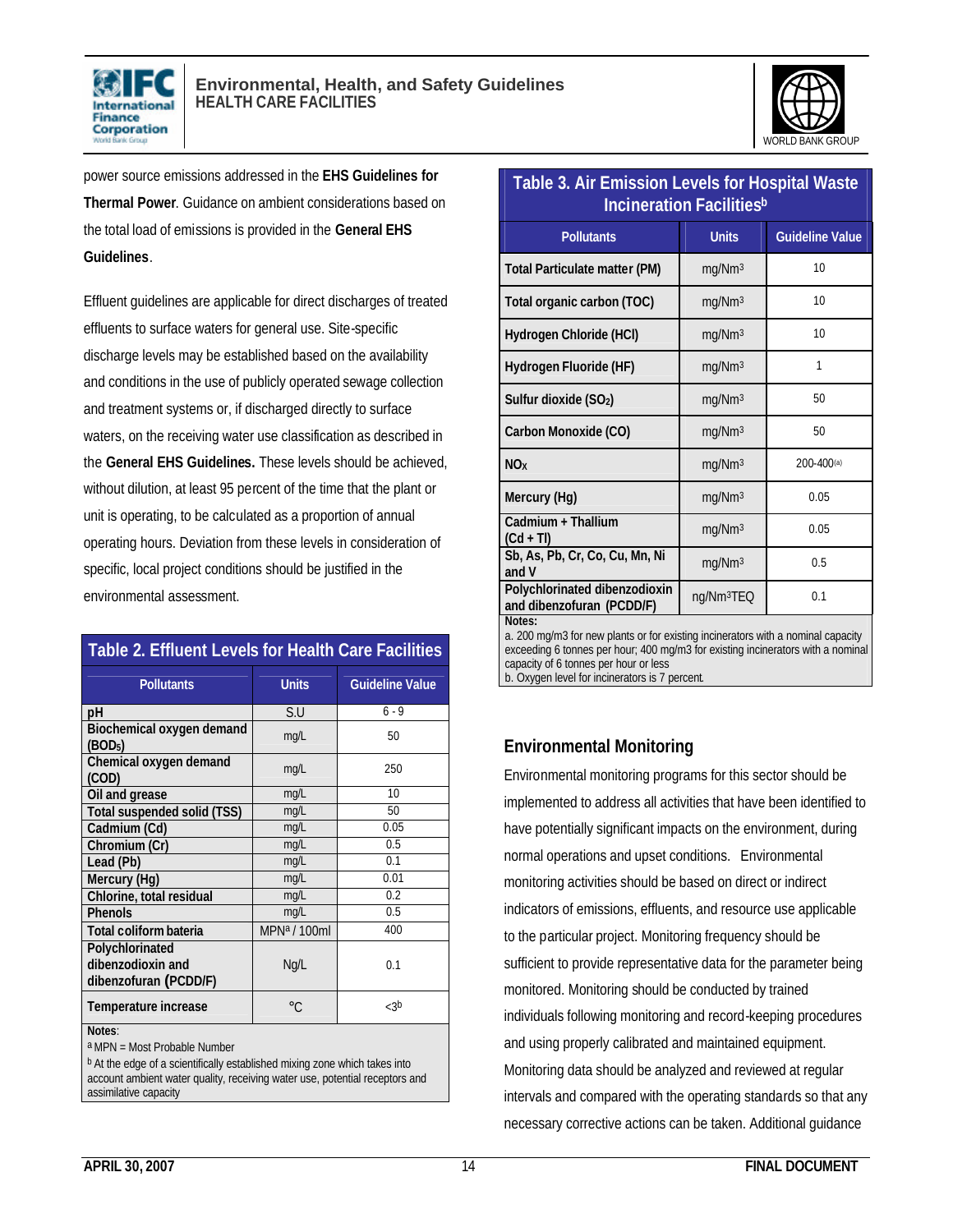



on applicable sampling and analytical methods for emissions and effluents is provided in the **General EHS Guidelines**.

#### **Resource Consumption, Energy Use, and Waste Generation**

Environmental performance of hospital installations should also be evaluated against internationally published benchmarks for resource consumption, energy use and waste generation. If inefficiencies are identified, the comparison with published benchmarks should be followed by a detailed audit or survey to identify potential opportunities for improvement, without compromising the objective of providing quality, safe, health care.<sup>26</sup>

## **2.2 Occupational Health and Safety**

#### **Occupational Health and Safety Guidelines**

Occupational health and safety performance should be evaluated against internationally published exposure guidelines, of which examples include the Threshold Limit Value (TLV®) occupational exposure guidelines and Biological Exposure Indices (BEIs®) published by American Conference of Governmental Industrial Hygienists (ACGIH),27 the Pocket Guide to Chemical Hazards published by the United States National Institute for Occupational Health and Safety (NIOSH),<sup>28</sup> Permissible Exposure Limits (PELs) published by the Occupational Safety and Health Administration of the United States (OSHA),<sup>29</sup> Indicative Occupational Exposure Limit Values

 $\overline{a}$ <sup>26</sup> Examples of reference sources include: **Energy Consumption**: United States Department of Energy, Energy Information Administration

(http://www.eia.doe.gov/); Natural Resource Canada, Office of Energy Efficiency (http://oee.nrcan.gc.ca); Water Use: Healthcare Environmental Resource Center (http://www.hercenter.org/); Waste Generation: Hospitals for a Health Environment (http://www.h2e-online.org/)

published by European Union member states,<sup>30</sup> or other similar sources.

#### **Accident and Fatality Rates**

Projects should try to reduce the number of accidents among project workers (whether directly employed or subcontracted) to a rate of zero, especially accidents that could result in lost work time, different levels of disability, or even fatalities. Facility rates may be benchmarked against the performance of facilities in this sector in developed countries through consultation with published sources (e.g. US Bureau of Labor Statistics and UK Health and Safety Executive)<sup>31</sup>.

#### **Occupational Health and Safety Monitoring**

The working environment should be monitored for occupational hazards relevant to the specific project. Monitoring should be designed and implemented by accredited professionals<sup>32</sup> as part of an occupational health and safety monitoring program. Facilities should also maintain a record of occupational accidents and diseases and dangerous occurrences and accidents. Additional guidance on occupational health and safety monitoring programs is provided in the **General EHS Guidelines**.

1

<sup>&</sup>lt;sup>27</sup> Available at: http://www.acgih.org/TLV/ and http://www.acgih.org/store/

<sup>28</sup> Available at: http://www.cdc.gov/niosh/npg/

<sup>29</sup> Available at:

http://www.osha.gov/pls/oshaweb/owadisp.show\_document?p\_table=STANDAR DS&p\_id=9992

<sup>30</sup> Available at: http://europe.osha.eu.int/good\_practice/risks/ds/oel/

<sup>31</sup> Available at: http://www.bls.gov/iif/ and

http://www.hse.gov.uk/statistics/index.htm

<sup>32</sup> Accredited professionals may include Certified Industrial Hygienists, Registered Occupational Hygienists, or Certified Safety Professionals or their equivalent.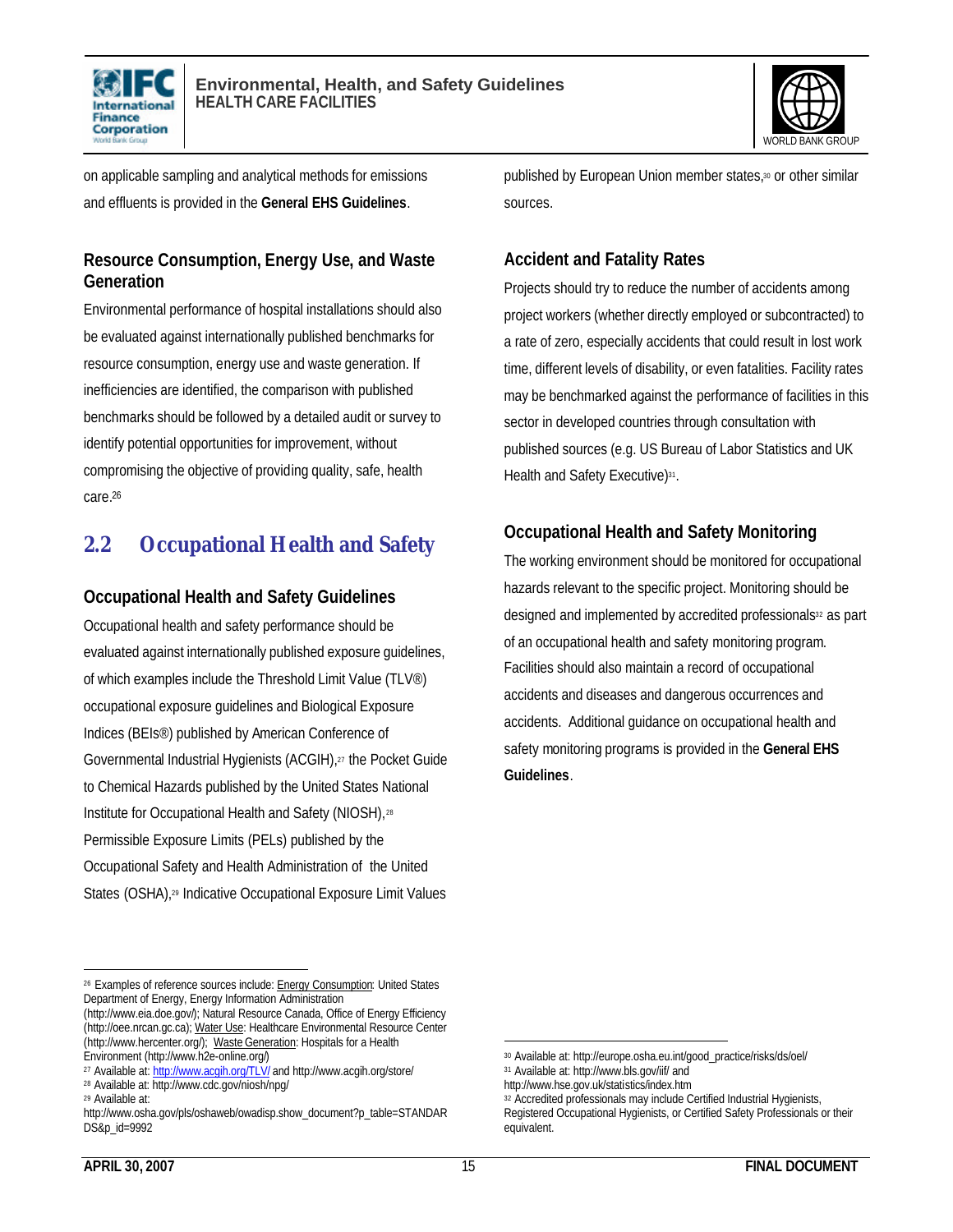



## **3.0 References and Additional Sources**

American Institute of Architects (AIA). 2001. Guidelines for Design and Construction of Hospital and Health Care Facilities. Washington, DC: AIA. Available at http://www.aia.org/

American Society for Healthcare Engineering (ASHE) of the American Hospital Association (AHA). http://www.ashe.org

Australian Government, National Occupational Health and Safety Commission (NOHSC, now Australian Compensation and Safety Council (ASCC)). 2004. Health and Community Services. Canberra: ASCC.

Environment Australia. 1999. National Pollutant Inventory. National Industry Handbook for Hospitals. Canberra: Environment Australia. Available at http://www.npi.gov.au/handbooks/approved\_handbooks/pubs/hospitals.pdf

European Commission (EC). 2005. European Integrated Pollution Prevention and Control Bureau (EIPPCB). BAT Techniques Reference (BREF) on Waste Incineration. Seville: EIPPCB. Available at http://eippcb.jrc.es/pages/FActivities.htm

European Environment Agency (EEA). 2002. EMEP/CORINAIR Emission Inventory Guidebook. Group 9: Waste Treatment and Disposal. Incineration of Hospital Wastes, Activity 090207. Emission Inventory Guidebook. Copenhagen: EEA.

Green Guide for Health Care (http://www.gghc.org)

Health Care Without Harm. 2001. Non-Incineration Medical Waste Treatment Technologies. Washington, DC: Health Care Without Harm. Available at http://www.noharm.org/

Health Care Without Harm. 2007. For proper disposal: A global inventory of alternative medical waste treatment technologies.Washington, DC: Health Care Without Harm. Available at http://www.noharm.org/details.cfm?ID=1514&type=document

Healthcare Environmental Resource Center (http://www.hercenter.org/)

Hospitals for a Healthy Environment (http://www.h2e-online.org/)

International Atomic Energy Association (IAEA). 2003. Management of Waste from the Use of Radioactive Materials in Medicine, Industry and Research. IAEA Draft Safety Guide DS 160, February 7. Vienna: IAEA.

International Labor Organization (ILO). 1987. ILO Code of Practice. Radiation Protection of Workers (Ionising Radiations). Geneva: ILO. Available at http://www.ilo.org/public/english/protection/safework/

Natural Resource Canada, Office of Energy Efficiency, Energy Consumption in Health Care Facilities (http://oee.nrcan.gc.ca)

United States (US) Centers for Disease Control and Prevention (CDC). 2002. Guideline for Hand-Washing in Health Care Facilities. Recommendations of the Healthcare Infection Control Practices Advisory Committee and the HICPAC/SHEA/APIC/IDSA Hand Hygiene Task Force. Prepared by Boyce, J. and D. Pittet. Available at

http://www.cdc.gov/mmwr/preview/mmwrhtml/rr5116a1.htm

US CDC, National Center for Infectious Diseases (NIOD). 1998. Guideline for infection control in health care personnel, 1998. Atlanta, GA: NIOD. Available at http://www.cdc.gov/ncidod/dhqp/pdf/guidelines/InfectControl98.pdf

US CDC. National Institute for Occupational Safety and Health (NIOSH). 2004. Worker Health Chartbook 2004. NIOSH Publication No. 2004-146. Cincinnati, OH: CDC/NIOSH. Available at http://www.cdc.gov/niosh/docs/chartbook/

US CDC/NIOSH. 2002. Compendium of NIOSH Health Care Worker Research 2001. Publication No. 2003-108. Cincinnati, OH: CDC/NIOSH. Available at http://www.cdc.gov/niosh/topics/healthcare/

US CDC/NIOSH. 1988. Guidelines for Protecting the Safety and Health of Health Care Workers. Cincinnati, OH: CDC/NIOSH. Available at http://www.cdc.gov/niosh/hcwold0.html

US CDC/NIOSH. Health Care Workers. Cincinnati, OH: NIOSH. Available at http://www.cdc.gov/niosh/topics/healthcare/

United States Department of Energy, Energy Information Administration, Energy Consumption in Health Care Facilities (http://www.eia.doe.gov/)

US Department of Labor, Occupational Safety and Health Administration (OSHA). 1991. Waste Anesthetic Gases. Fact Sheet No. OSHA 91-38. Washington, DC: OSHA. Available at http://www.osha.gov

US Department of Labor, OSHA. Hospital e-tool. Available at http://www.osha.gov/SLTC/etools/hospital/index.html

US Department of Labor OSHA. Regulations (Standards - 29 CFR) Bloodborne pathogens. - 1910.1030. Washington, DC: OSHA. Available at http://www.osha.gov/pls/oshaweb/owadisp.show\_document?p\_table=STANDAR DS&p\_id=10051

US Environmental Protection Agency (EPA). 2000. 40 CFR Part 62. Approval and Promulgation of State Plans for Designated Facilities and Pollutants. Subpart HHH: Federal Plan Requirements for Hospital/Medical/Infectious Waste Incinerators Constructed on or before June 20, 1996, Final Rule. Washington, DC: EPA. Available at http://www.epa.gov/ttn/atw/129/hmiwi/rihmiwi.html

US EPA. 1997. 40 CFR Part 60. Standards of Performance for New Stationary Sources and Emission Guidelines for Existing Sources. Subparts Ec and Ce: Hospital/Medical/Infectious Waste Incinerators, Final Rule. Washington, DC: EPA. Available at http://www.epa.gov/ttn/atw/129/hmiwi/rihmiwi.html

US EPA. 2002. Handbook on the Operation and Maintenance of Medical Waste Incinerators. EPA/625/6-89/024. Washington, DC: EPA.

US EPA. 2005a. Office of Research and Development, National Risk Management Research Laboratory. Health Care Guide to Pollution Prevention Implementation through Environmental Management Systems. EPA/625/C-05/003. Washington, DC: EPA. Available at http://www.epa.gov/nrmrl/pubs/625c05003/625c05003.htm

US EPA. 2005b. EPA Office of Compliance Sector Notebook Project. Profile of the Healthcare Industry. EPA/310-R-05-002. Washington, DC: EPA. Available at http://epa.gov/compliance/resources/publications/assistance/sectors/notebooks/ health.pdf

Government of Western Australia, Department of Consumer and Employment Protection, WorkSafe. 2003. Reducing the Risk of Infectious Diseases in Child Care Workplaces. West Perth, WA: Worksafe. Available at http://www.worksafe.wa.gov.au

World Health Organization (WHO). 2004. Safe Health-care Waste Management. Policy Paper. Geneva: WHO. Available at http://www.who.int/water\_sanitation\_health/medicalwaste/en/hcwmpolicye.pdf

WHO. 1999. Safe Management of Wastes from Healthcare Activities. Eds. Pruss, A. Giroult, and P. Rushbrook. Geneva: WHO. Available at http://www.who.int/water\_sanitation\_health/medicalwaste/wastemanag/en/

WHO. 2005. Mercury in Health Care. Policy Paper. Geneva: WHO. Available at: http://www.who.int/water\_sanitation\_health/medicalwaste/mercurypolpaper.pdf